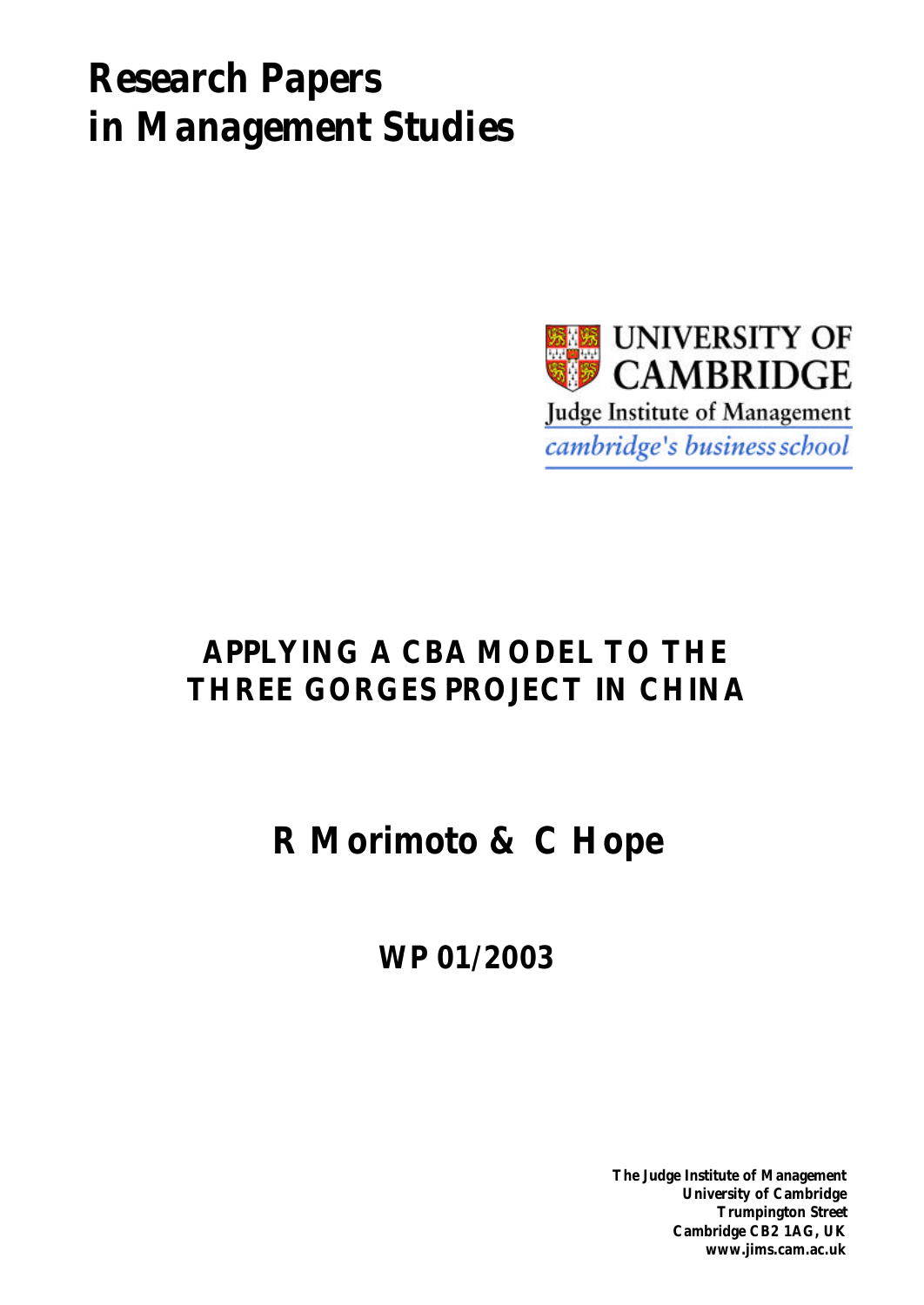These papers are produced by the Judge Institute of Management, University of Cambridge.

The papers are circulated for discussion purposes only. Their contents should be considered preliminary and are not to be quoted without the authors' permission.

# APPLYING A CBA MODEL TO THE THREE GORGES PROJECT IN CHINA

## **R Morimoto & C Hope**

### **WP 01/2003**

Risako Morimoto **Dr Chris Hope** Judge Institute of Management Judge Institute of Management University of Cambridge The Controller Constants University of Cambridge Tel: +44 (0) 1223 339700 Tel: +44 (0) 1223 338194 Fax: +44 (0) 1223 339701 Fax: +44 (0) 1223 339701 Email: r.morimoto@jims.cam.ac.uk Email: c.hope@jims.cam.ac.uk

Please address enquiries about the series to:

Research Support Manager Judge Institute of Management Trumpington Street Cambridge CB2 1AG, UK Tel: 01223 339611 Fax: 01223 339701 E-mail: research-support@jims.cam.ac.uk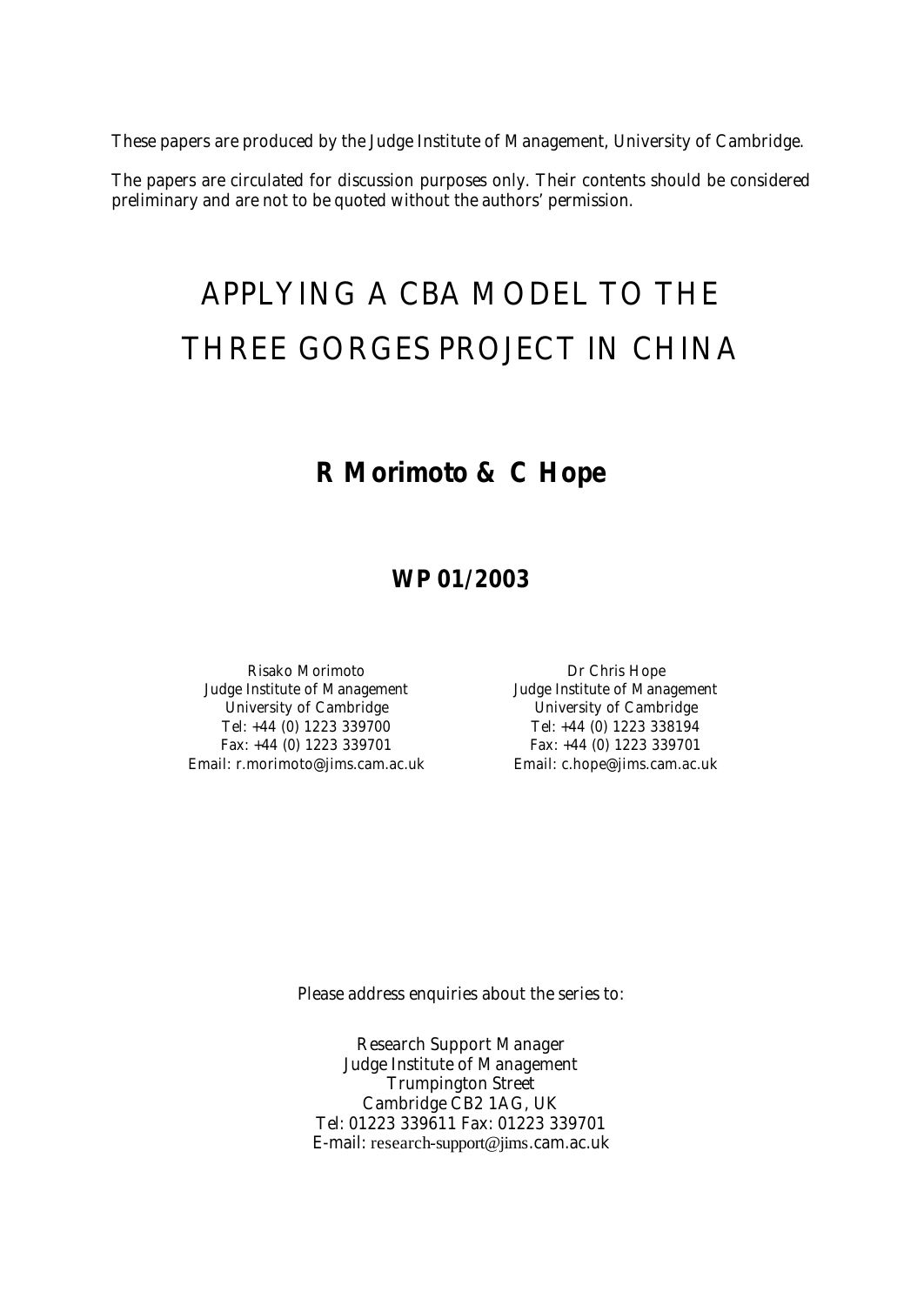### **Applying a CBA model to the Three Gorges Project in China**

Risako Morimoto and Chris Hope Judge Institute of Management Studies University of Cambridge<sup>1</sup>

#### **Abstract**

The world's largest hydro project, the Three Gorges Dam in China is currently under construction. The project is controversial as large environmental and social impacts are expected despite the fact that the project is supposed to control the region's severe floods, to generate 18.2 GW of hydropower, and to improve river navigation. This paper uses the cost benefit analysis (CBA) model developed in Morimoto and Hope (2001) to examine all the major economic, environmental and social impacts of this massive project. Probabilistic analysis allows the distribution of the net present value to be calculated, and the most significant impacts to be identified. The mean and the 95<sup>th</sup> percentile of the cumulative net present value at the 5% discount rate were positive, whereas the  $5<sup>th</sup>$ percentile was negative. The variables with the largest contribution towards cumulative net present value were benefits of power generation, associated economic growth, and clean hydropower; and costs of construction resettlement and lost archaeological sites. The project seems to be promising as the benefits of power generation, flood control, and navigation improvement are expected to be large. Nevertheless, the analysis in this paper has illustrated that the uncertainty associated with the project is huge and cannot be ignored.

<sup>&</sup>lt;sup>1</sup> Judge Institute of Management Studies, Trump ington Street Cambridge CB2 1AG UK; Tel: +44 (1223) 339700; Fax: + 44 (1223) 339701; Email: RM253@cam.ac.uk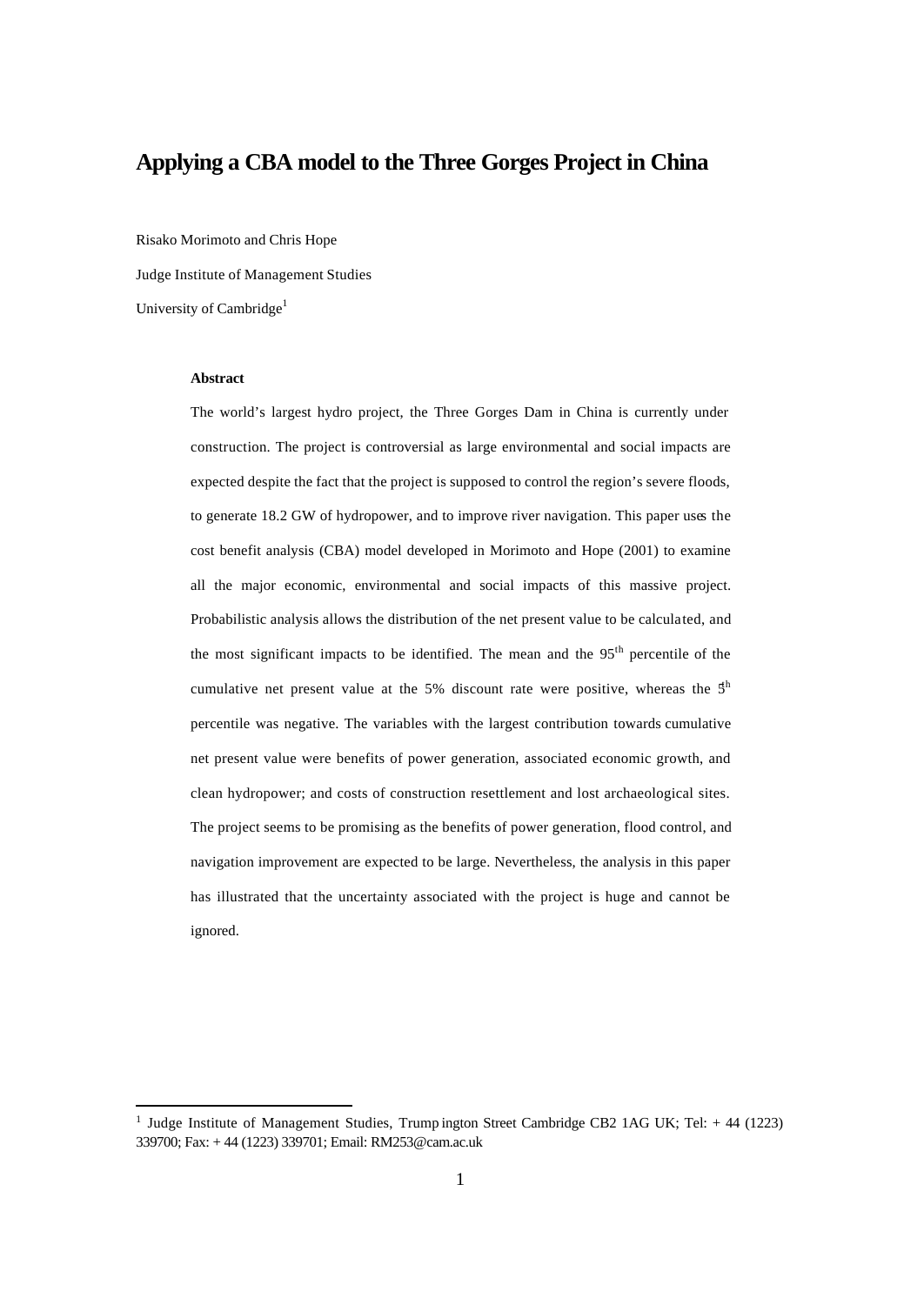#### **1. Introduction**

The Three Gorges Project (TGP) is the world's largest hydro project. It is currently under construction and is expected to be completed in 2009. The project involves about 20,000 workers of whom 40% are women, according to the China Yangtze Three Gorges Project Development Corporation  $(CTGPC)^2$ . The dam site is surrounded by scenic landscape with beautiful gorges and many important cultural sites. The area to be submerged is fertile and densely populated. Opposition around the world argues that the project would be a social and environmental disaster, having seen the tragedies of large dams elsewhere in the world<sup>3</sup>. This paper uses the cost benefit analysis (CBA) model developed in Morimoto and Hope (2001) to examine all the major economic, environmental and social impacts of this massive project. Probabilistic analysis allows the distribution of the Net Present Value to be calculated, and the most significant impacts to be identified.

#### **2.1. The Three Gorges Project**

China's rapid economic growth results in both dramatic improvements in living standards and serious damage to its environment. China's real GDP grew by 8% in 2000 and is forecast to grow by 7.5% in 2001 (EIA 2001). More than 70% of electricity in China is generated by coal; in total, 80% is thermal (coal, gas, and crude oil); 19% hydro; and 1% nuclear (Zeng and Song  $1998$ )<sup>4</sup>. Such high dominance of coal use in China creates serious environmental problems such as air, land and water pollution<sup>5</sup>. Burning coal produces greenhouse gases, and emission levels of  $CO<sub>2</sub>$  in China are increasing continuously. According to Chinese officials, electricity supply would have to increase

 $2$  This information was collected during the fieldwork conducted in China in March 2001.

 $3$  For example, serious negative impacts on agriculture in the case of Aswan High Dam in Egypt, or large resettlement problems in the case of Narmada Valley project in India.

<sup>4</sup> See also http://www.pnl.gov/china/outmix.htm

 $<sup>5</sup>$  See Simbeck et al (1994) for a detailed discussion on coal induced environmental problems.</sup>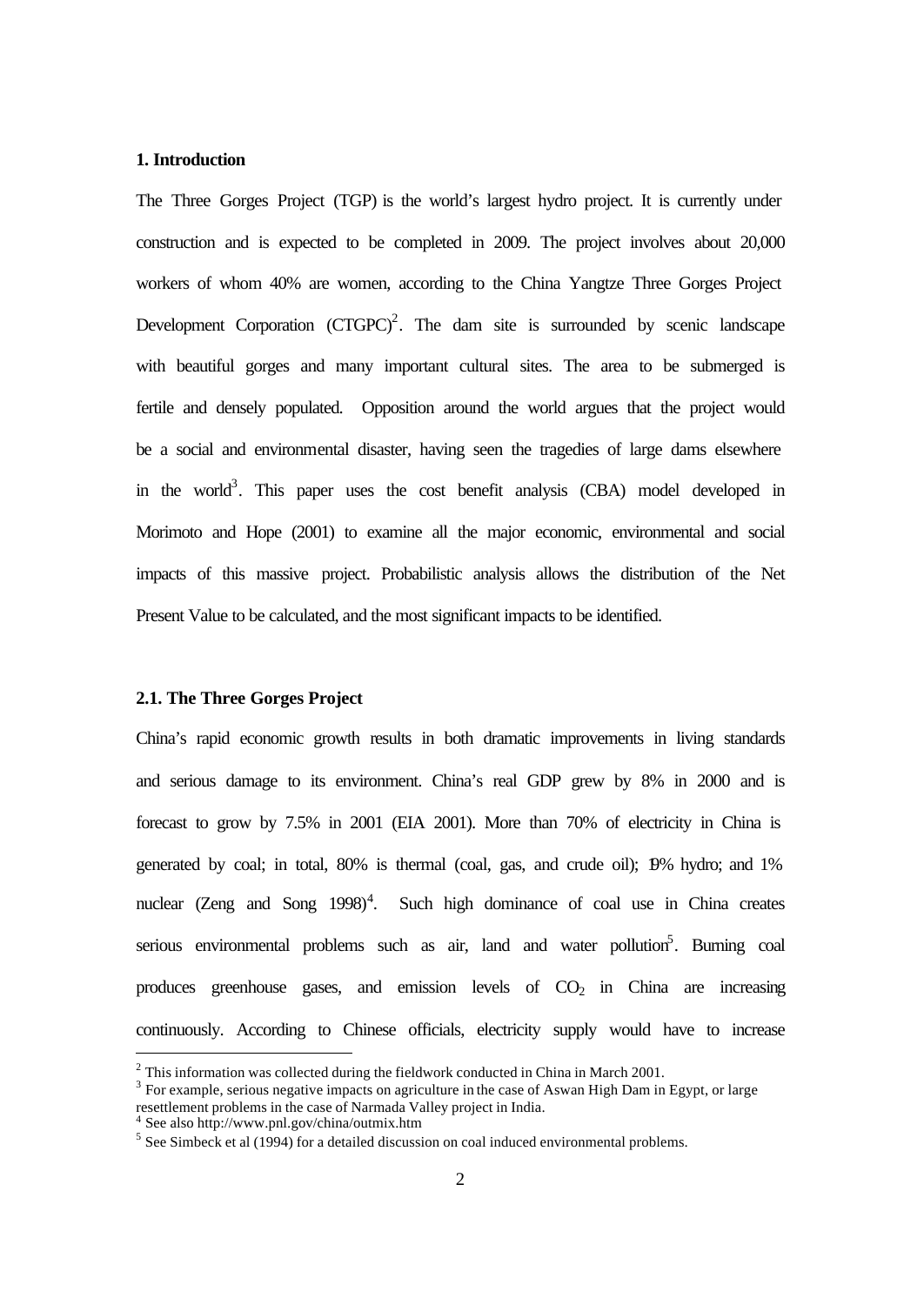by 20-30% to eliminate present power shortages; the economic cost of these power shortages is very high (Wu  $& Li$  1995). The installed hydro capacity in China is less than 15% of its exploitable hydro potential (Zeng and Song 1998). The Chinese government is intending to obtain 40% of its power from clean hydroelectric sources<sup>6</sup> (WCD 2000).

As a result of an economic slow down and demand reductions from closures of inefficient state owned industrial units, China's electric power industry experienced oversupply in 1998-1999 (EIA 2001). However, this was a short-term event and growth in electricity consumption is projected at 5.5% per year through 2020 (EIA 2001). More electricity is required in order to boost the economy, including still underdeveloped regions, to meet expected future economic growth, and to meet future increases in household electricity consumption as a result of increased use of electric appliances due to improvements in the standard of living. Currently, the electricity transmission capacity is limited. However, once this distribution problem is solved, a huge increase in electricity consumption in remote areas will be expected<sup>7</sup>.

The most environmentally controversial project in China today is the construction of the Three Gorges Dam (TGD) on the Yangtze River in western Hubei province. Dr Sun Yat-Sen, the forerunner of China's democratic reform, first proposed to dam the Three Gorges in 1919. The dam is intended to raise flood control capacity from the present 10 year frequency to 100-year frequency, to provide one tenth of China's existing energy

<sup>&</sup>lt;sup>6</sup> Today, China has the world's largest number of dams (85000 dams including 20000 large dams, most of which have been built since 1949).<br>
<sup>7</sup> 70 million of Chinese population had no access to electricity in 1996 compared to 120 million in 1994

<sup>(</sup>Buczek 1996; Sharman 1994)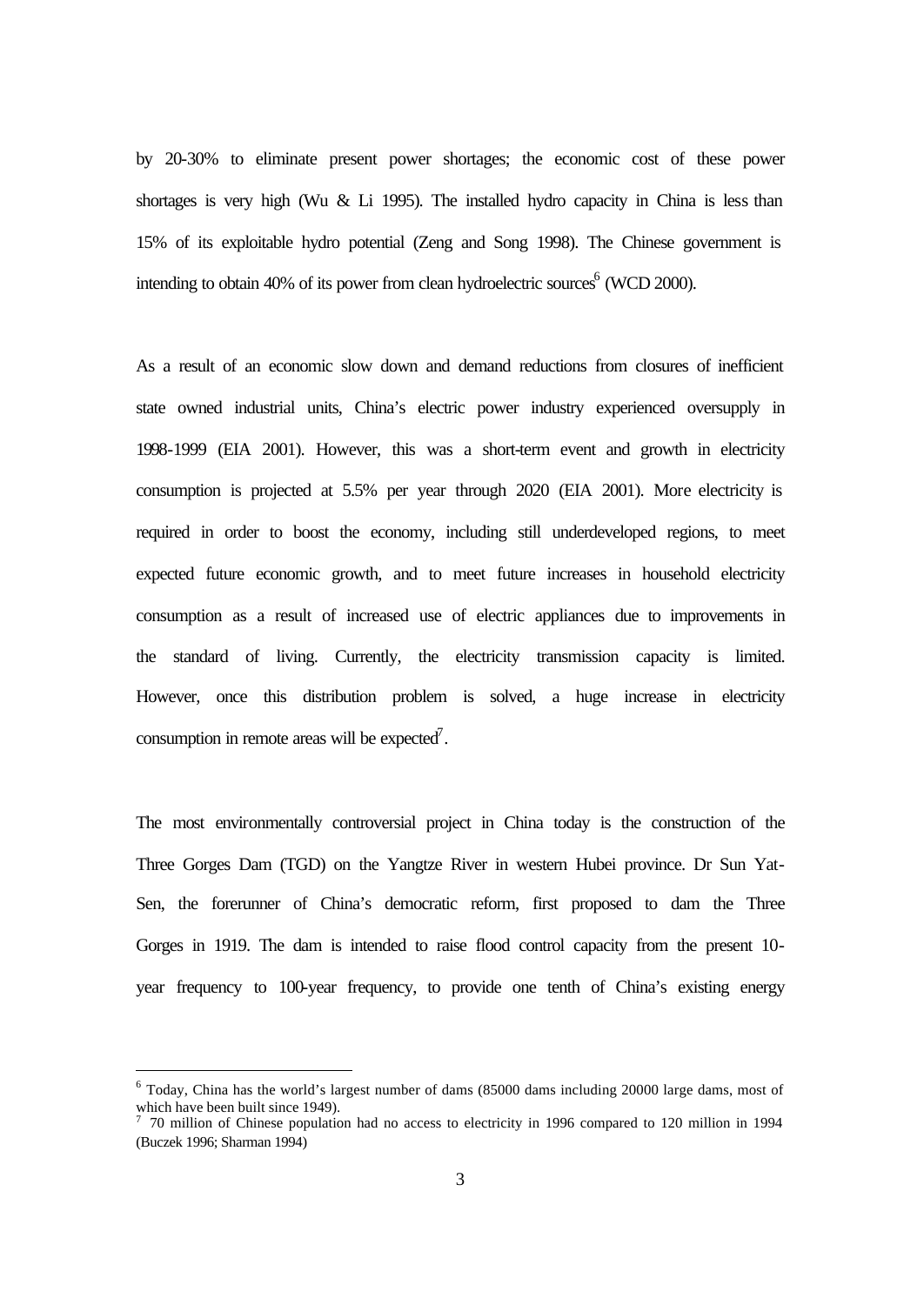needs, and to improve navigation along the river (CTGPC 1995)<sup>8</sup>. In order to generate the same amount of electricity, 50 million tons per year of coal, 25 million tons per year of crude oil or 18 nuclear-power plants would be required (Thurston 1996; National Geographic 1997 September). The plan of the project has been interrupted over the years by war, the Cultural Revolution, economic troubles and other events.

In 1989, the 70m high Gazhouba Dam (40km downstream of the TGP) opened after nearly 20 years of construction in response to the increasing demand for electric power in the region. In August 1996, two major projects to improve transportation in the Three Gorges area, the Xiling Bridge and the airport, were completed and went into service. Construction of the TGD is divided into three stages. The river was blocked at the end of Stage I (1993-1997), then the hydro power station will start operating at the end of the Stage II (1998-2003), and the project will be completed at the end of the Stage III (2004- 2009).

The world's third largest river, the Yangtze, carves its route through the mountains of southwestern China, springing from the glacial mountains of northern Tibet. It heads North East to surge through a spectacular 200km reach of deep, narrow canyons known as the Three Gorges. From there, the river widens and meanders across southern China's vast fertile plains to the East China Sea at Shanghai. The Yangtze River valley is China's agricultural and industrial heartland. It is supporting one third of China's population, producing 40% of the nation's grain, 70% of its rice, and 40% of China's total industrial output (Morrish 1997).

<sup>&</sup>lt;sup>8</sup> The hydroelectric power generated from the TGP is to be used in eastern and central China regions and the eastern part of southwest China's Sichuan province.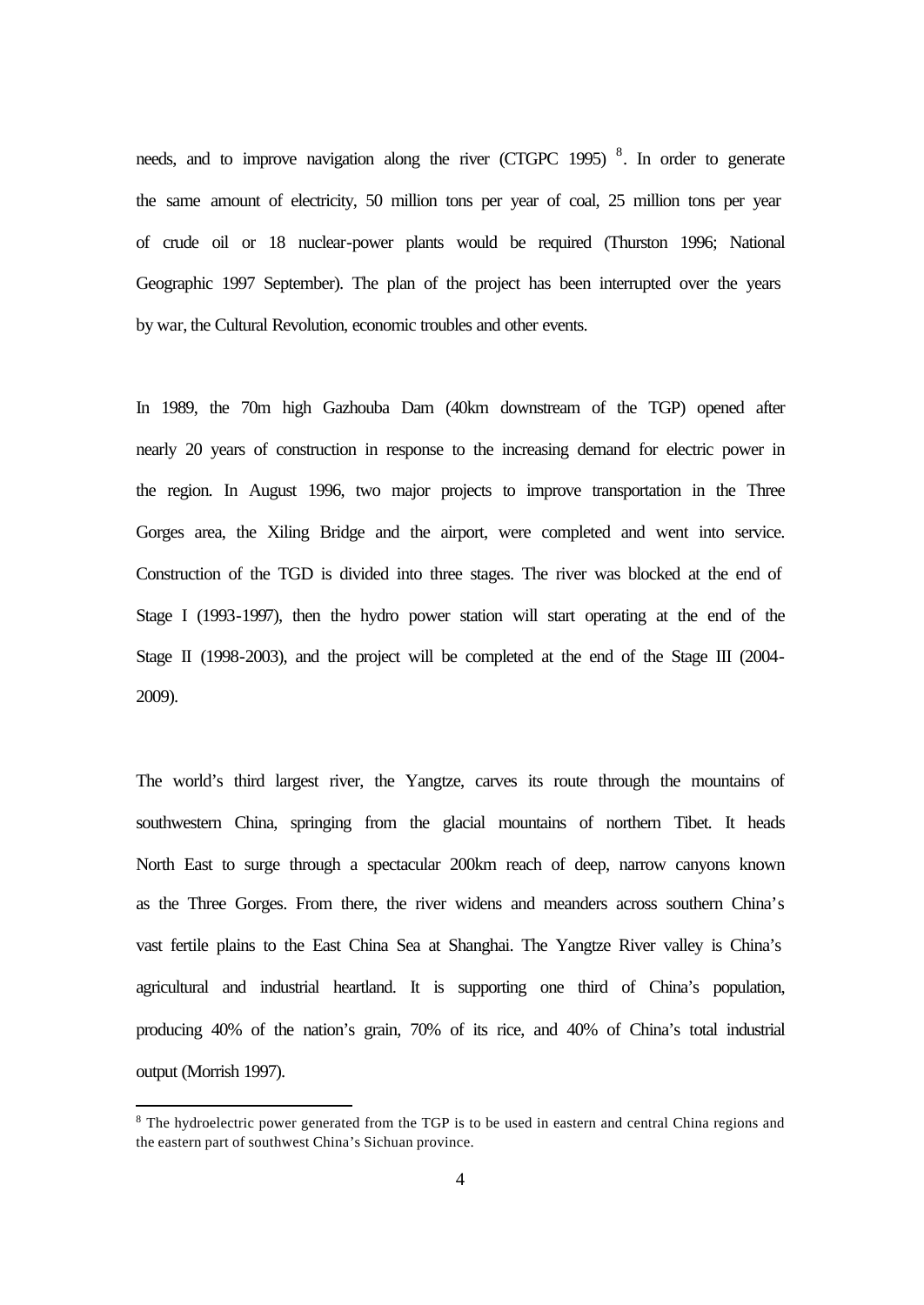The river possesses 300 species of fish (of which one third are endemic) and its annual aquatic production output accounts for 50% of the whole nation's gross output (CTGPC 1995). Fish resources in the river are declining due to human activities. After the completion of the dam, the change may benefit some species and adversely affect some others since different fish species have different living habits (CTGPC 1995).

The project area is a great tourist attraction, which has scenic natural landscapes as well as cultural relics and sites with high aesthetic value. Construction of the dam will result in not only the loss of a large number of artifacts from this area, but also the destruction of an important link in understanding China's civilization. Only some of the relics can be removed or reproduced (CTGPC 1995).

The Yangtze River has produced some of China's worst natural flood disasters. In 1954, the Yangtze floods killed 30,000 people (Fung 1999). The heavy rains and flooding along the Yangtze River damaged 100,000 houses, toppled 34,000 houses, inundated 1.13 million hectares of farmland causing a grain output loss of 880,000 tons, forced more than 2,000 companies to limit production, killed 36 people and 5,200 livestock, and induced economic losses of more than 4.6 billion yuan in less than one month<sup>9</sup>. In Hubei province alone, the 1998 flood resulted in total economic losses of 30 billion yuan. Agricultural production in this region accounts for about 22% of GDP and the flood inundated about 1.7 million hectares of crops (Saywell 1998).

<sup>&</sup>lt;sup>9</sup> http://www.irn.org/programs/threeg/991029.central.html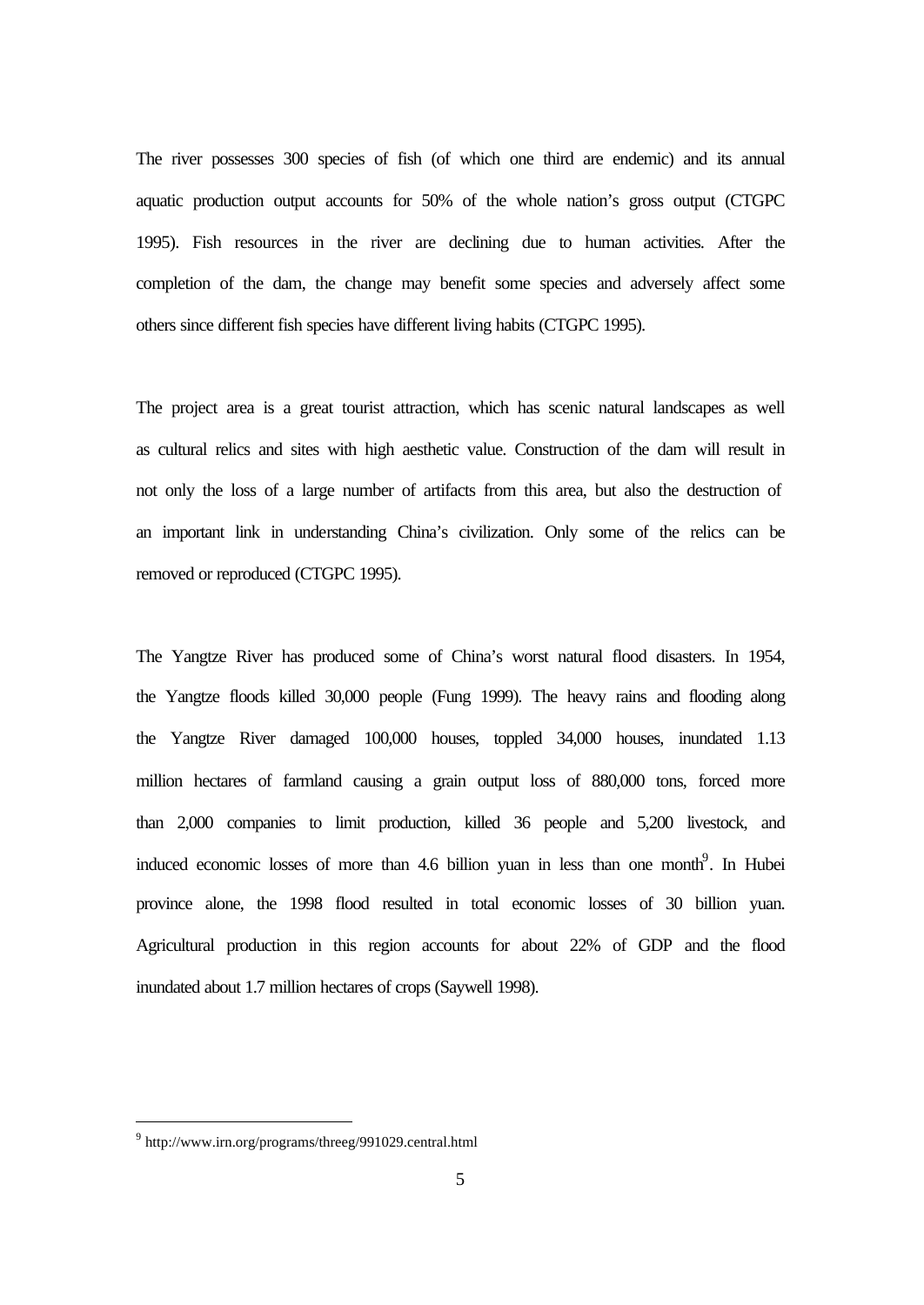The project would displace about 1.98 million people; submerge approximately 150,000 acres, including 160 towns, 13 cities, 1352 villages, 1500 factories, 12000 cultural antiquities and 16 archaeological sites $10$ . There is a fear of depriving downstream fisheries due to a decline in water quality (Thirston 1996; ASCE 1997). Over 3000 factories and mines are in the reservoir area; they currently produce 10 billion tons of waste annually containing 50 different toxins (Topping 1996). Topping (1996) argues that if we assume the waste water level remains unchanged, the waste content will increase 11 times in some areas due to the dam. There is also a possibility of dam failures and earthquake (Thurston 1996)<sup>11</sup>. Large dams can be a prime military target; for example, Kajaki dam in southern Afghanistan was bombed by the American air force on the 1<sup>st</sup> November 2001.

The water of the Yangtze River carries the fifth largest sediment discharge in the world, most of which is conveyed during  $floods$ <sup>12</sup>. The Three Gorges area has been intensively cultivated so that soil erosion has become a very serious problem due to a loss of a forest cover (CTGPC 1995). Sedimentation problems are likely to reduce power generation capacity $^{13}$ .

<sup>&</sup>lt;sup>10</sup> See Topping (1996); Goldstein (1998); Ren (1998); Childs-Johnson and Sullivan (1998); Caufield (1997)

 $11$  On average, there are 110 dam collapses per year and the official deaths toll shows 9937 deaths due to dam failures (Fu 1998). See WCD (2000); Topping (1996); Si(1998) for the details of dam failures in China. Many Scientists argue that the pressure from the reservoir and the dam to fragile geological structures may cause earthquakes. The first record was in the late 1930s when seismic activity started after the building of the Hoover dam in the US. See also New Scientist 2 Nov 1991 p.13 for the article on dam and earthquake in the Hymalayas.

 $12$  The Yangtze river discharges 486 Mt of sediment into the sea annually (CTGPC 1995).

<sup>&</sup>lt;sup>13</sup> About 230 dams in China have a significant problem of sediment deposition, leading to a combined loss of 14 % of the total storage capacity (Leopold 1998). The Three Gate Gorge dam on the Yellow River produces less than 1/3 of the power that was promised due to heavy sedimentation (Qing 1998). Some dams have lost more than 50 % of the storage capacity (Chunhong 1995). The Sanmexia Reservoir was decommissioned because of sedimentation in 1964 four years after completion. The Laoying reservoir silted up before the dam was completed (Sullivan 1995).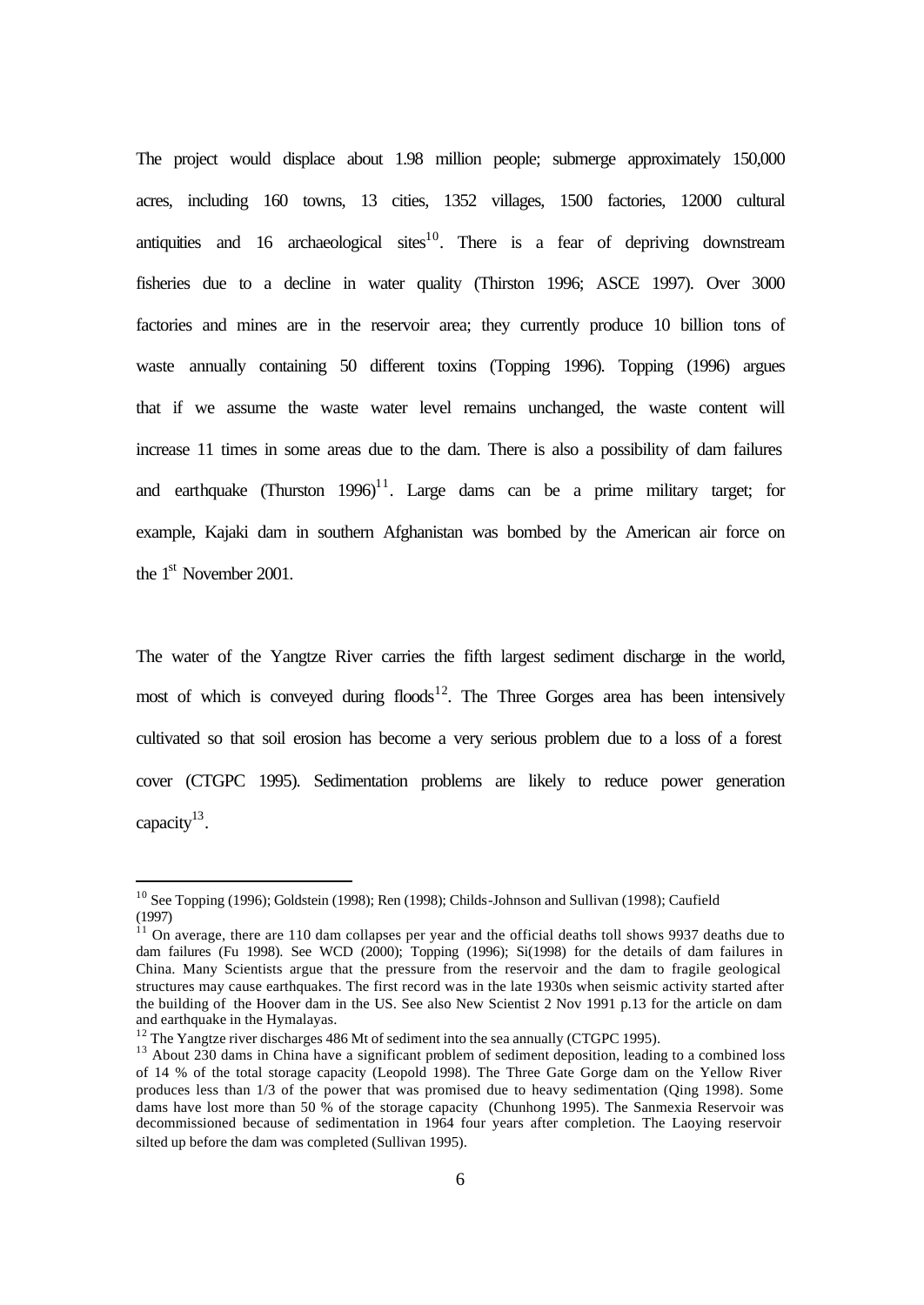#### **2.2. Modifications to the CBA model**

Since the characteristics of the TGP are different from the previous application of the model to Sri Lanka, five new variables are added to the model as shown in Table I: NI (navigation improvement), FC (flood control benefit), FI (negative impact on downstream fishery), DE (mitigation cost of downstream water pollution) and AS (loss in archaeological sites). The size of the dam is massive; therefore an expression of the possibility of dam collapse due to special circumstances (earthquake, technical failures and being a military target) is also added to the evaluation of the variable AC (accident cost). Descriptions of the main parameters in the model and their distributions are presented in Table II and Table III respectively. The rest of the parameters are found in Table A-I in the Appendix. Some of these data may not be very accurate or precise. However, this is inevitable, as many variables are not readily quantifiable and some data have a limited availability because of the project complexity. Hence, the data are given as ranges representing our best attempts to extract as much up-to-date information as possible from various sources. Repeated runs of the model obtain a probability distribution of possible outcomes, which is a more defensible procedure than just using single values for inputs that are in reality not well known.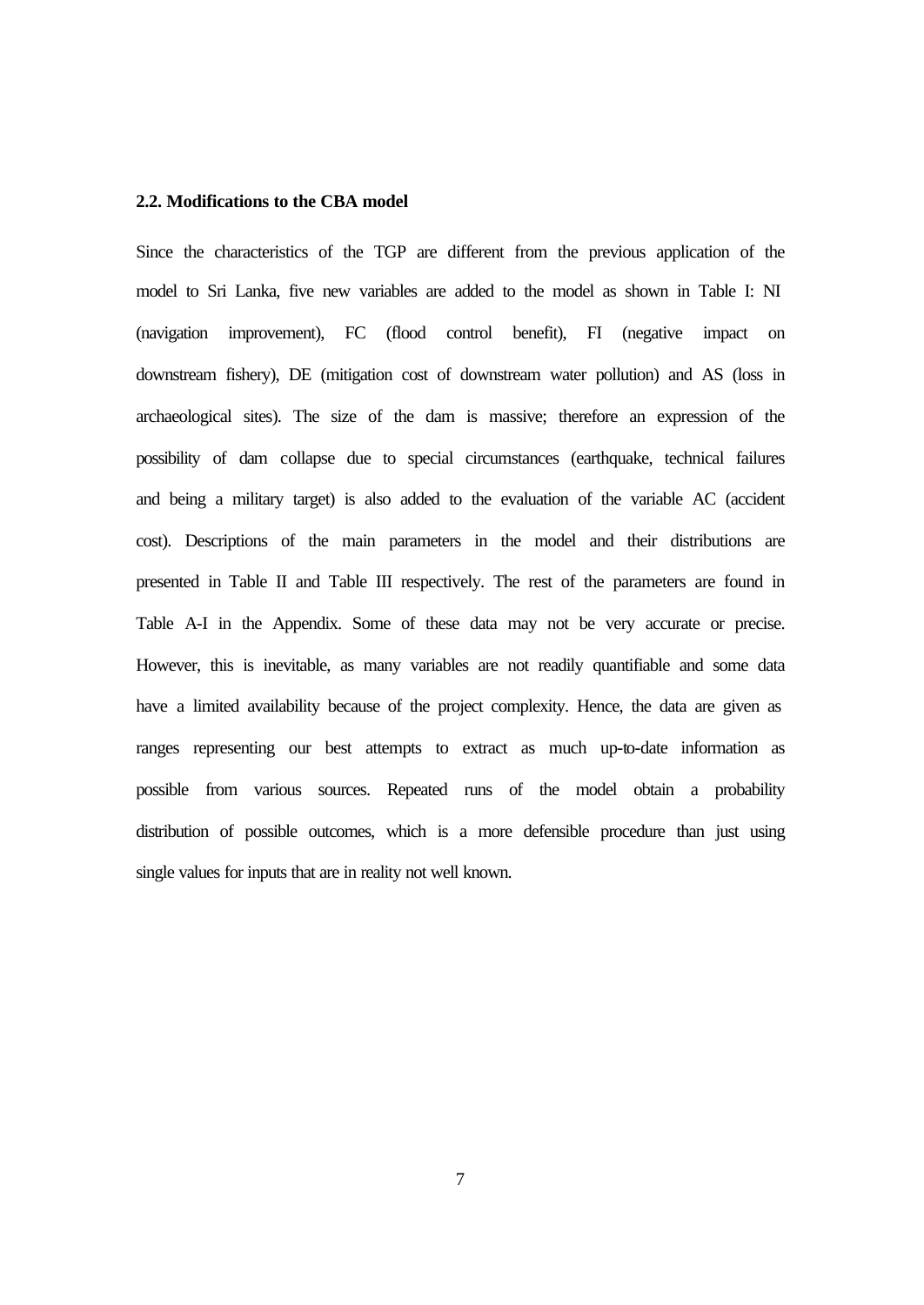| Variable                                                  | Description                                                                                                                                                                                                                                                           |
|-----------------------------------------------------------|-----------------------------------------------------------------------------------------------------------------------------------------------------------------------------------------------------------------------------------------------------------------------|
| FC (flood control)                                        | The monetary value of flood control benefits. Reductions in<br>flood control benefit due to sedimentation problems are also<br>considered.                                                                                                                            |
| NI (navigation improvement)                               | The benefit from navigation improvements is expressed by<br>reduction in shipping costs (improvement in river<br>transportation). Changes in transportation costs and reduced<br>navigation improvement benefit due to sedimentation<br>problems are also considered. |
| DE (downstream effects)                                   | The cost for dealing with downstream pollution caused by<br>the dam construction                                                                                                                                                                                      |
| FI (impacts on downstream fishery)                        | The impacts on fishery are expressed by a decline in fish<br>catches.                                                                                                                                                                                                 |
| AS (value of the lost archaeological sites) <sup>14</sup> | The value of the lost archaeological sites is approximated by<br>the proportion of the budget for the preservation of cultural<br>antiquities under the international standards and the budget<br>to rescue those cultural sites.                                     |

#### **Table I New variables added to the model**

 $14$  How archaeology is perceived is different from place to place and generation to generation (Carver 1996). Although there are many studies on how to place values on archaeological sites, there is no simple conclusion for this argument. See Carman et al (1999); Carver (1996); Darvil, Saunders, and Startin (1987); Lipe (1984); Schaafsma (1989). Hence, the proxy is used as an approximation in this analysis.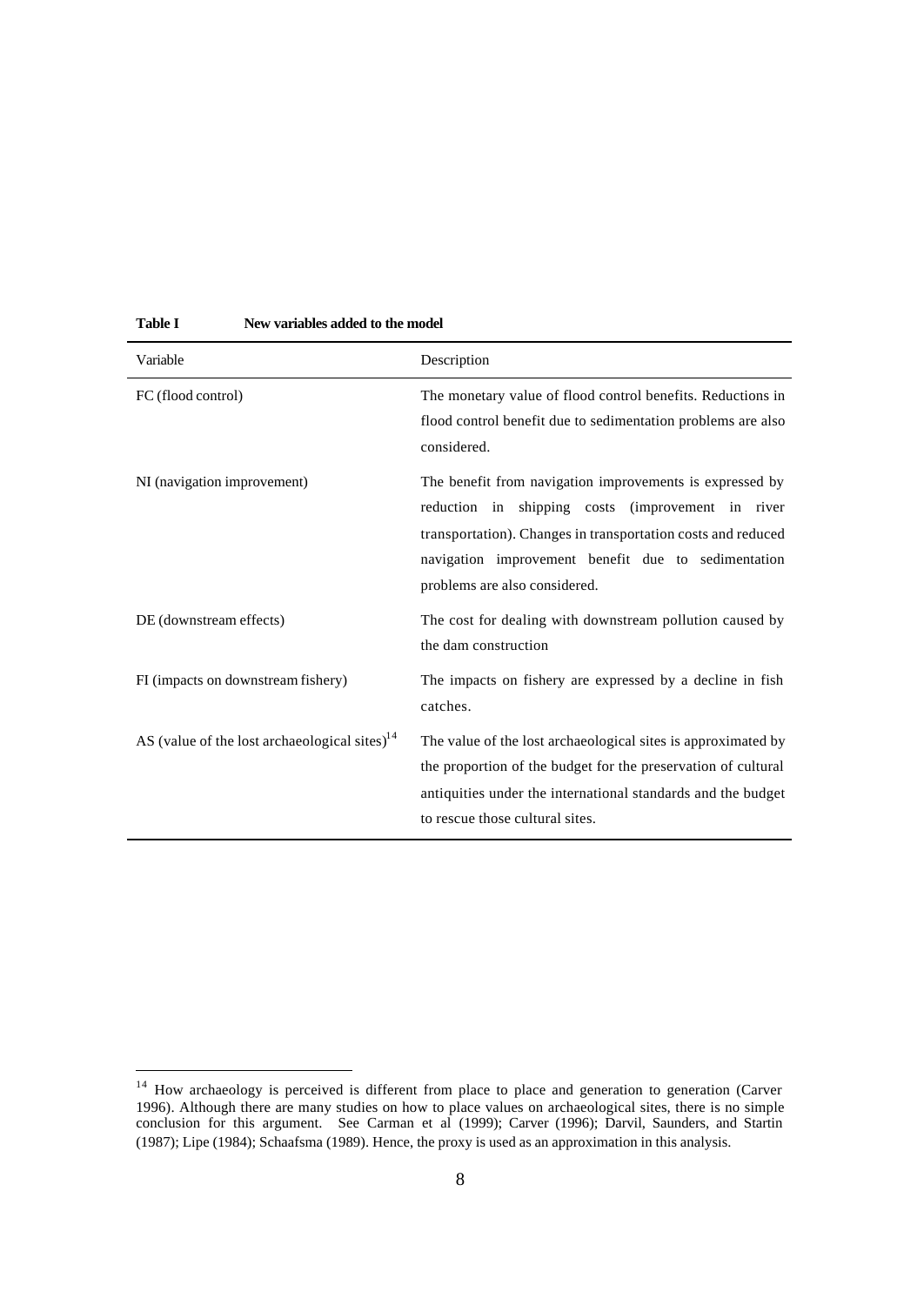| Parameter      | Units        | Description                                                                   |
|----------------|--------------|-------------------------------------------------------------------------------|
| P <sub>0</sub> |              | Initial proportion of time during which an alternative power generation       |
|                |              | technology is not available                                                   |
| φ              |              | Parameter which describes the rate of decrease in P over time                 |
| EO.            | Yuan/MWh     | Initial expected increase in economic output due to increased power supply    |
| a              |              | Annual rate of decline in power generation due to sedimentation <sup>15</sup> |
| GC             | GW           | Generation capacity                                                           |
| AL.            | <b>GYuan</b> | Archaeological loss                                                           |

**Table II Main input parameters** 

| Table III | Main parameter values and descriptions |
|-----------|----------------------------------------|
|-----------|----------------------------------------|

| Parameter      | Minimum value      | Most likely value | Maximum value        |
|----------------|--------------------|-------------------|----------------------|
| P <sub>0</sub> | $0.17^{\rm a}$     | $0.2^b$           | $1^{\rm c}$          |
| $\varphi$      | $0^d$              | $0.018^e$         | $0.085$ <sup>f</sup> |
| $EO^g$         | 3200               | 7800              | 12500                |
| A              | 0.001 <sup>h</sup> | $0.005^{\rm i}$   | $0.03^{j}$           |
| ${\rm GC}$     | $12.6^{k}$         | $16.4^1$          | 18.2 <sup>m</sup>    |
| AL             | 1.5 <sup>n</sup>   | $4.9^\circ$       | 33 <sup>p</sup>      |

Notes: PERT distribution (a special form of Beta distribution) is used for all the parameters except EO; <sup>a</sup> About 40 million rural households out of 232 million have no access to electricity. 40/232=0.17 (*China's Energy: a forecast to 2015*);<sup>b</sup> The State development and planning Commission estimated that about 20% of China's area suffered power shortages in 1998 (*South China Morning Post 10 December 1998* 'Obstacles block path to reform of industry' China Business Review: Power and Infrastructure). See also Sinton and Fridley (2000);  $\degree$  The projected rate of China's total energy requirement is increasing continuously in the next 20 years (US Department of Energy 1996);  $d$  According to WCD (2000b), coal cannot be considered as an alternative to hydropower as a source of peaking power due to its inefficiency. Gas turbines could be an alternative, but would offer fewer benefits. Hence, assume that alternative

<sup>&</sup>lt;sup>15</sup> Experiences of dams worldwide in the past show that sedimentation problem is a common issue. See e.g., WCD (2000); Smith (1999); Dixon (2000); Leopold (1998); Chunhong (1995). However, there is little data avaialble on loss of live storage capacity (WCD 2000b).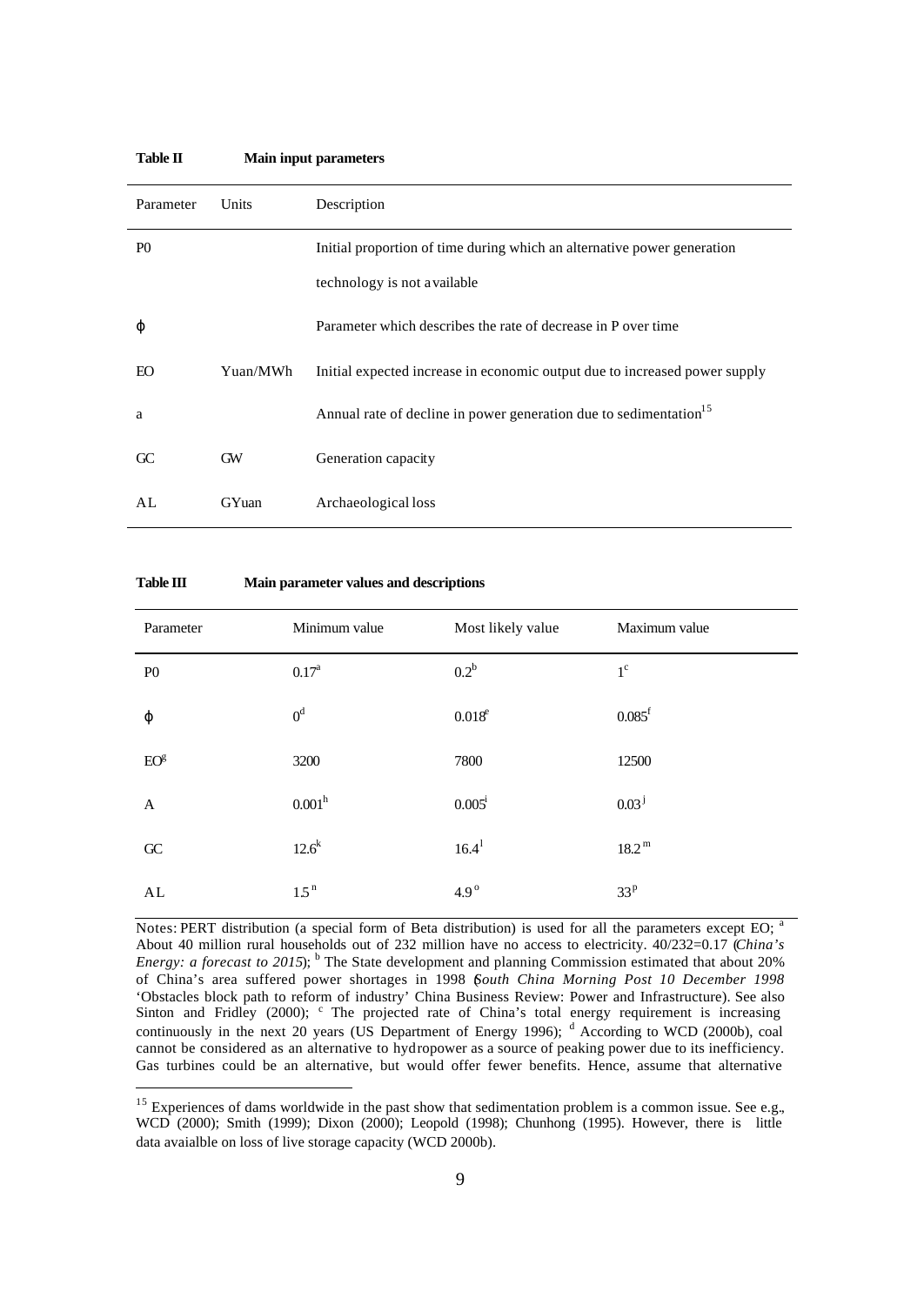techniques would not be available in a feasible period; <sup>e</sup>Electricity generated by coal and gas fired thermal power plants increased by 1.8% in 1998 (China Energy Efficiency Information Bulletin March 1999); Electricity generated by coal and gas fired thermal power plants increased by 8.5% in 1995 (China Energy Efficiency Information Bulletin March 1997); <sup>g</sup> In China, each kWh of power shortage results in a loss of economic output of \$0.38-1.5 (MOF 1990);  $\overline{h}$  The samples examining rates of loss of active storage due to sedimentation in WCD Cross-Check Survey are clustering around a line of 0.1% annual loss<sup>16</sup> (WCD 2000); <sup>i</sup> It is estimated that after 100 years, 50% of the reservoir will be filled due to sedimentation. Thus, the annual rate will be  $50/100 = 0.005$  (Ryder and Barber 1993); <sup>j</sup> The maximum annual rate of loss of active storage due to sedimentation in WCD Cross-Check Survey. A relatively high rate is set in order to challenge project optimism (WCD 2000); <sup>k</sup> The energy output of Victoria Dam in Sri Lanka is about 31% lower than the planned figure (WCD 2000); <sup>1</sup> The WCD Cross-Check Survey shows that over half of the projects in the sample generate power less than the planned figure. The most likely case is 10% below the target (WCD 2000); <sup>m</sup> The current planned installed capacity (CEB 1994); <sup>n</sup> The estimated cost of the necessary excavations in the proposed reservoir area is \$180 million (Topping 1995); <sup>o</sup>The estimated cost of salvage work for the TGP area is \$590 million (The Associated Press News 29<sup>th</sup> January 1995): <sup>p</sup> The maximum value for TCC above is 660 Gyuan. The budget for the preservation of historical relics and cultural antiquities should be about 3-5% of the total budget according to the international standards (Qing, 1998 Chapter 9). Thus 660Gyuan\*5%=33Gyuan.

#### **2.3. Mean present value results**

A simulation with 10000 iterations was run. There are three large positive impacts, EG (economic growth), PG (power generation), and CP (clean power); three large negative impacts, CC (construction cost), AS (archaeological loss), and RE (resettlement cost) as shown in Table IV. Figure 1 gives a visual presentation of the mean present values by year; the areas under the lines in Figure 1 are the cumulative net present values in Table IV. The scale of resettlement for the TGP is extremely large compared to most dams since the area is densely populated.

<sup>&</sup>lt;sup>16</sup> A sample of 47 dams are chosen, and the age of dams against the % active storage loss is plotted. See Figure 2.14 in WCD (2000) p.65. Assuming storage volumes and power generations have a positive linear relationship.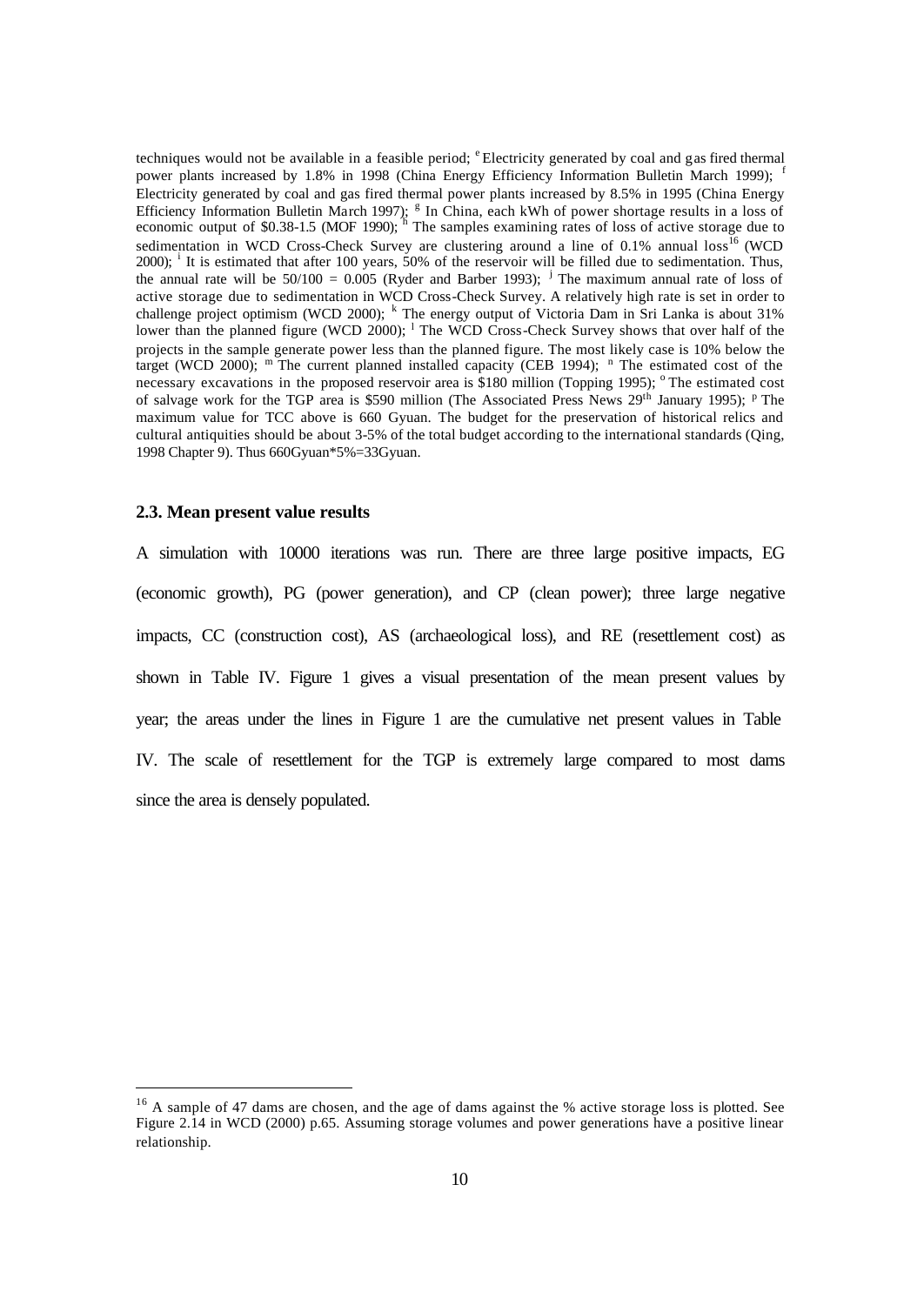| Benefits    |                        | (Billion | Costs       |                      | (Billion yuan) |
|-------------|------------------------|----------|-------------|----------------------|----------------|
|             |                        | Yuan)    |             |                      |                |
| <b>PVEG</b> | Economic growth        | 744      | <b>PVCC</b> | Construction cost    | 417            |
| <b>PVPG</b> | Power generation       | 263      | <b>PVAS</b> | Archaeological loss  | 120            |
| <b>PVCP</b> | Clean power            | 141      | <b>PVRE</b> | Resettlement         | 93             |
| <b>PVFC</b> | Flood control          | 43       | <b>PVOM</b> | $O & M \cos t$       | 39             |
| <b>PVNI</b> | Navigation improvement | 26       | <b>PVAC</b> | Accident cost        | 29             |
|             |                        |          | <b>PVDE</b> | Downstream effect    | 29             |
|             |                        |          | <b>PVFI</b> | Fishery loss         | 27             |
|             |                        |          | <b>PVLT</b> | Tourism loss         | 14             |
|             |                        |          | <b>PVIN</b> | Land inundation loss | 2              |

**Table IV Cumulative net present value for the fourteen variables at t=100 in billion yuan.**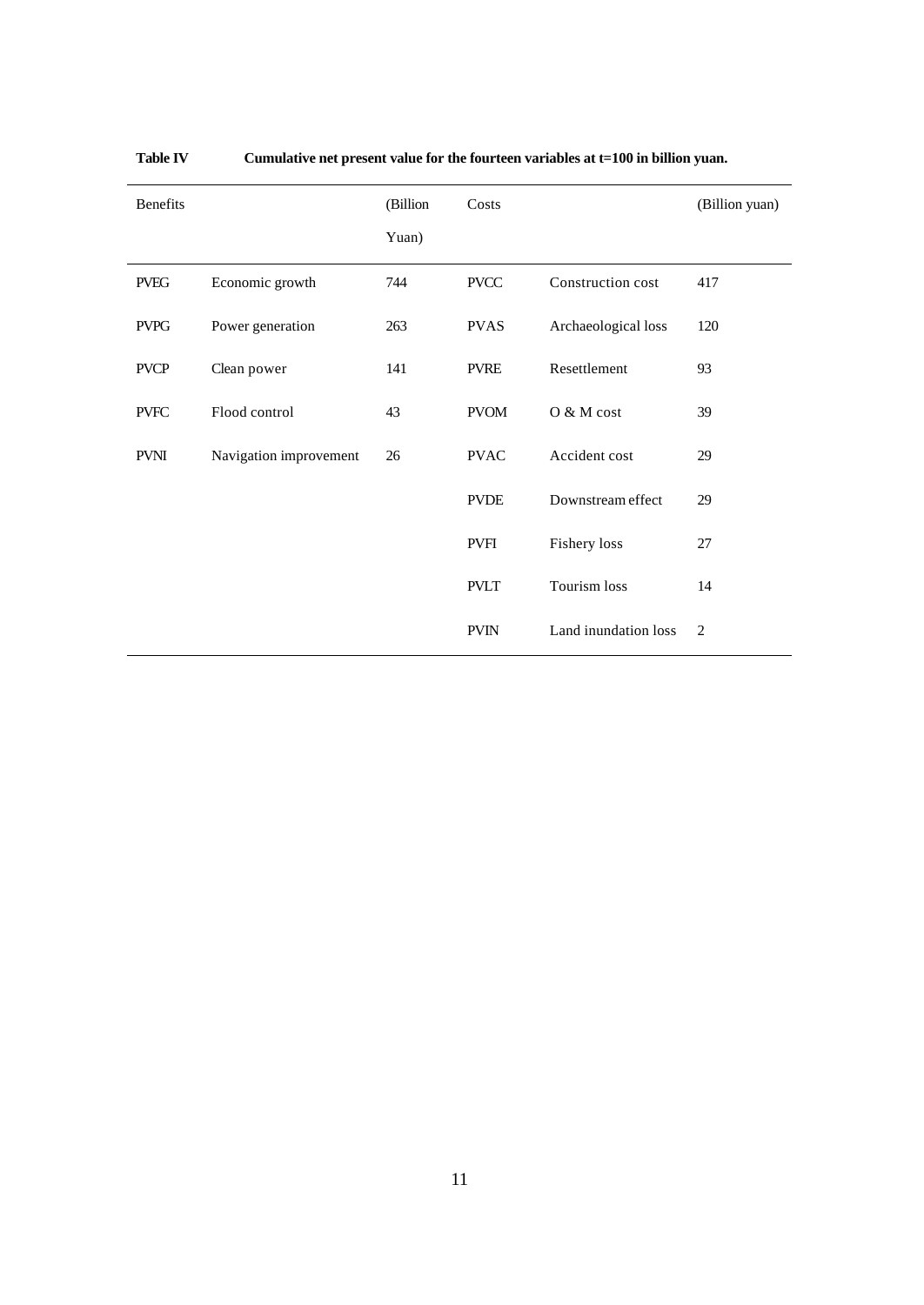

**Figure 1 Mean present values for the fourteen variables in the model by year**

#### **2.4. Ranges of the six most influential variables**

According to Table IV and Figure1, the variables EG (economic growth), PG (power generation), CP (clean power), CC (construction cost), RE (resettlement cost), and AS (archaeological loss) are likely to have the largest impact on the NPV. Figure 2 plots the 90% ranges of these six most influential variables over time in present value form. The variable PG (power generation) seems to have a long-lasting positive impact. Although both capital costs and resettlement costs are huge, they are required only during construction period. The variable CP (clean power) has a very similar trend to the one for PG (power generation), however with a smaller magnitude. This gives support to the view of hydropower as one of the cleanest energy generation techniques. The magnitude of the impact of EG (economic growth) is much higher than the other variables, though it ceases more rapidly, mainly because gradually alternative power generation techniques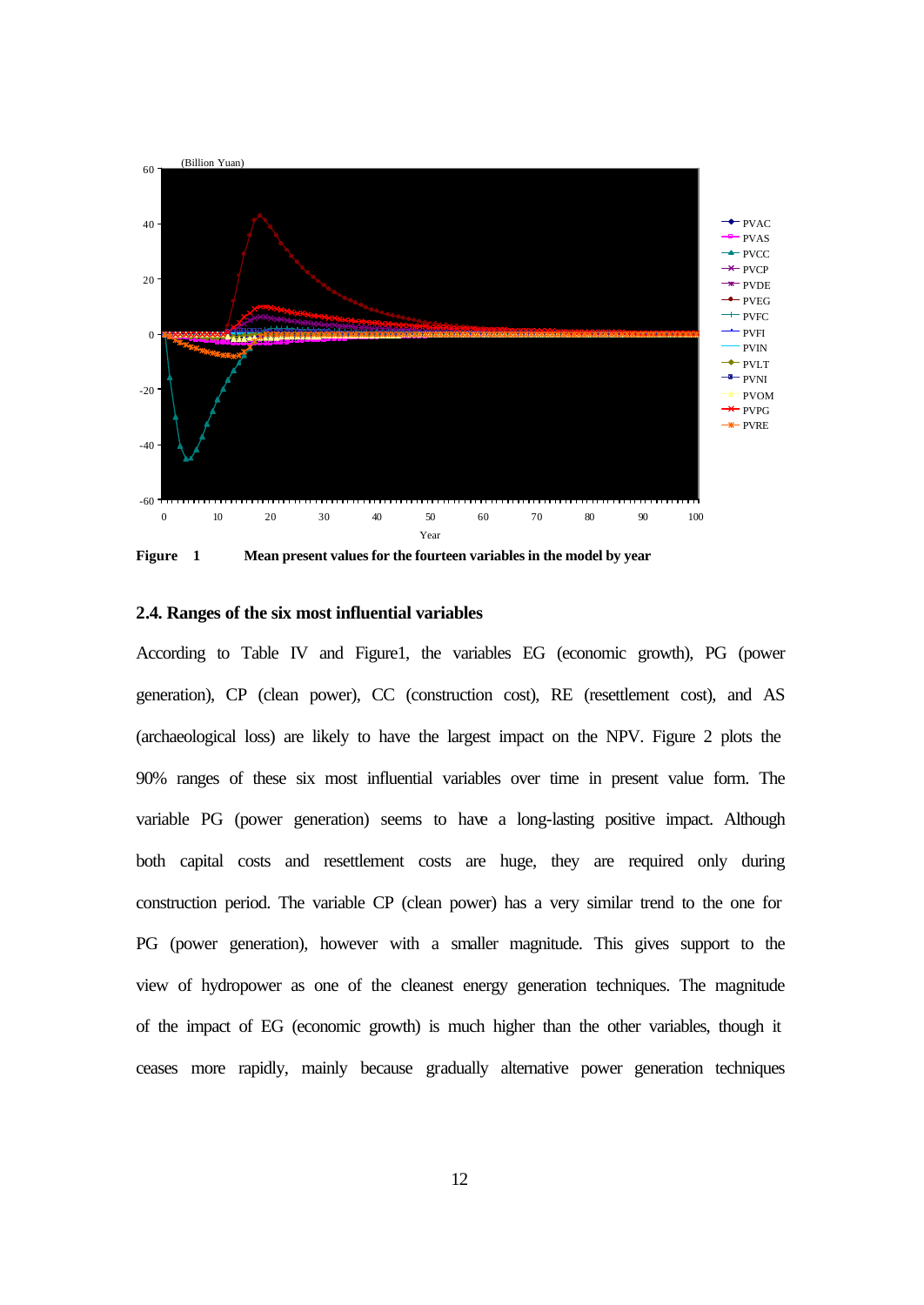would be more readily available, and also the country's energy scarcity is likely to reduce as time passes.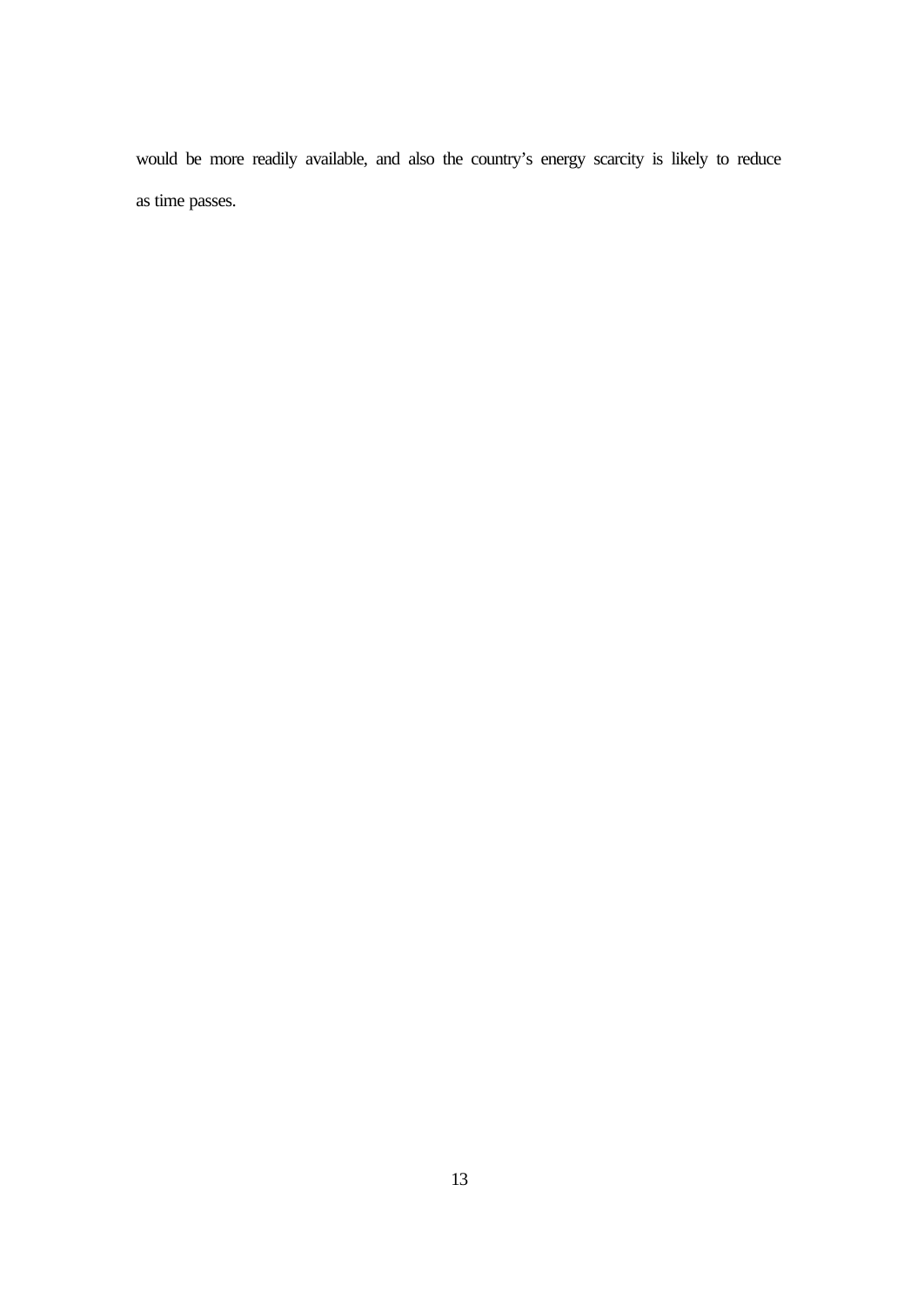**CC (construction cost) RE (resettlement cost)** 







8

(Billion Yu

**PG (power generation) EG (economic growth)**







**Figure 2 Present value ranges of the six most influential variables**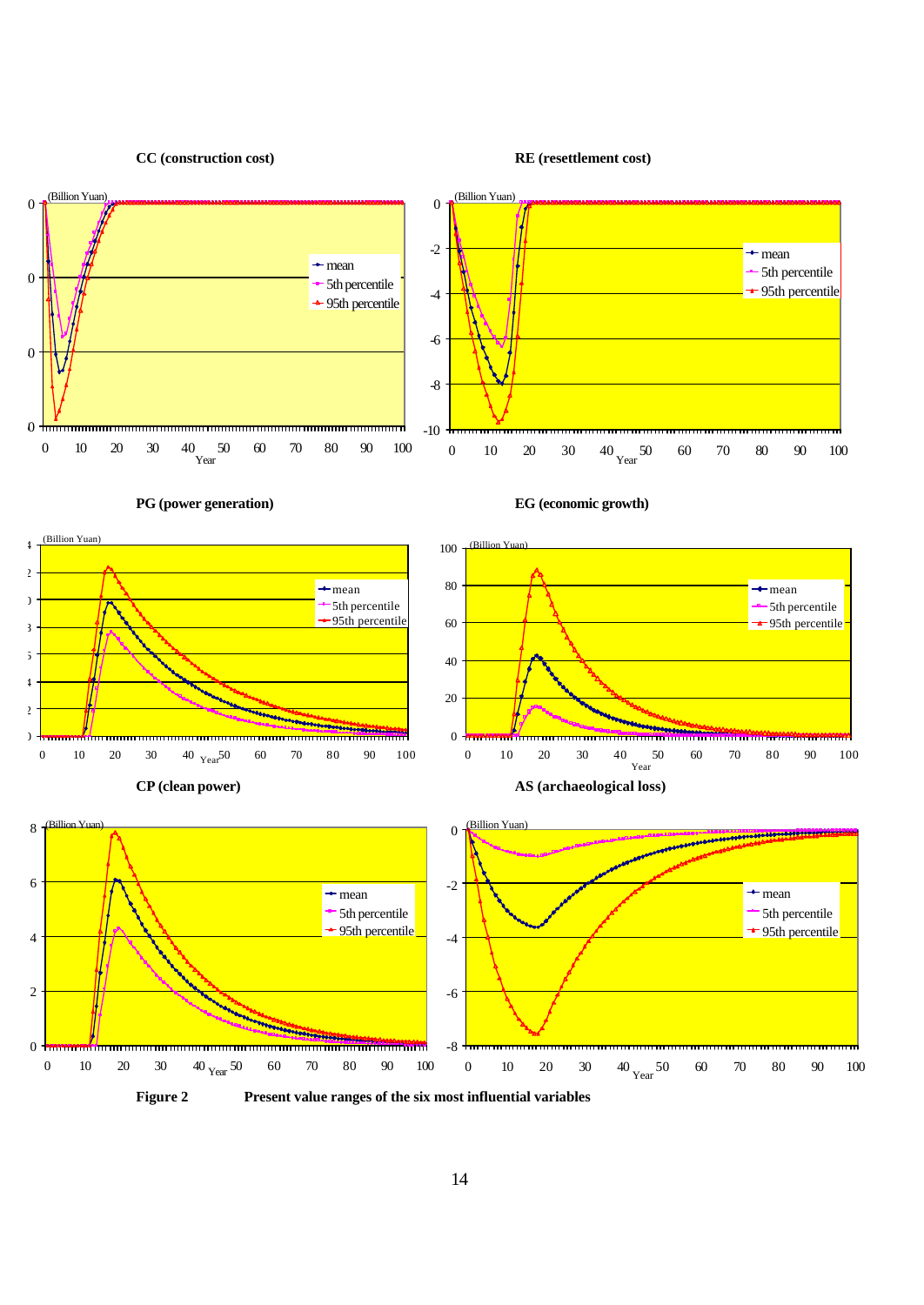#### **2.5. Cumulative net present value**

The evolution of the  $5<sup>th</sup>$  percentile, mean, and the  $95<sup>th</sup>$  percentile of the cumulative NPV with a 5% discount rate are shown in Figure 3. The final values are  $-114$ , 424, and 1321 billion Yuan respectively. The cumulative NPV is initially negative due to the large construction and resettlement costs as discussed above. However, a rapid upward movement follows as a result of increased clean electricity sale and stimulated economic growth. The benefit never outweighs the cost for the  $5<sup>th</sup>$  percentile of the cumulative NPV, due to the reduction in electricity generation because of sedimentation problems, low prices for electricity, ongoing costly operation & maintenance cost, and the loss of important archaeological sites. The model includes a premature closure option, where if the ongoing costs outweigh the benefits, the dam is closed down rather than keep making an increasing loss. In practice for the TGP, the possibility of premature closure does not affect the result, even at the  $5<sup>th</sup>$  percentile since the possibly recoverable costs (after premature closure) of OM (O&M cost), AC (accident cost), DE (downstream effect), and FI (fishery loss) are not very significant. Therefore, premature decommissioning would be highly unlikely to take place.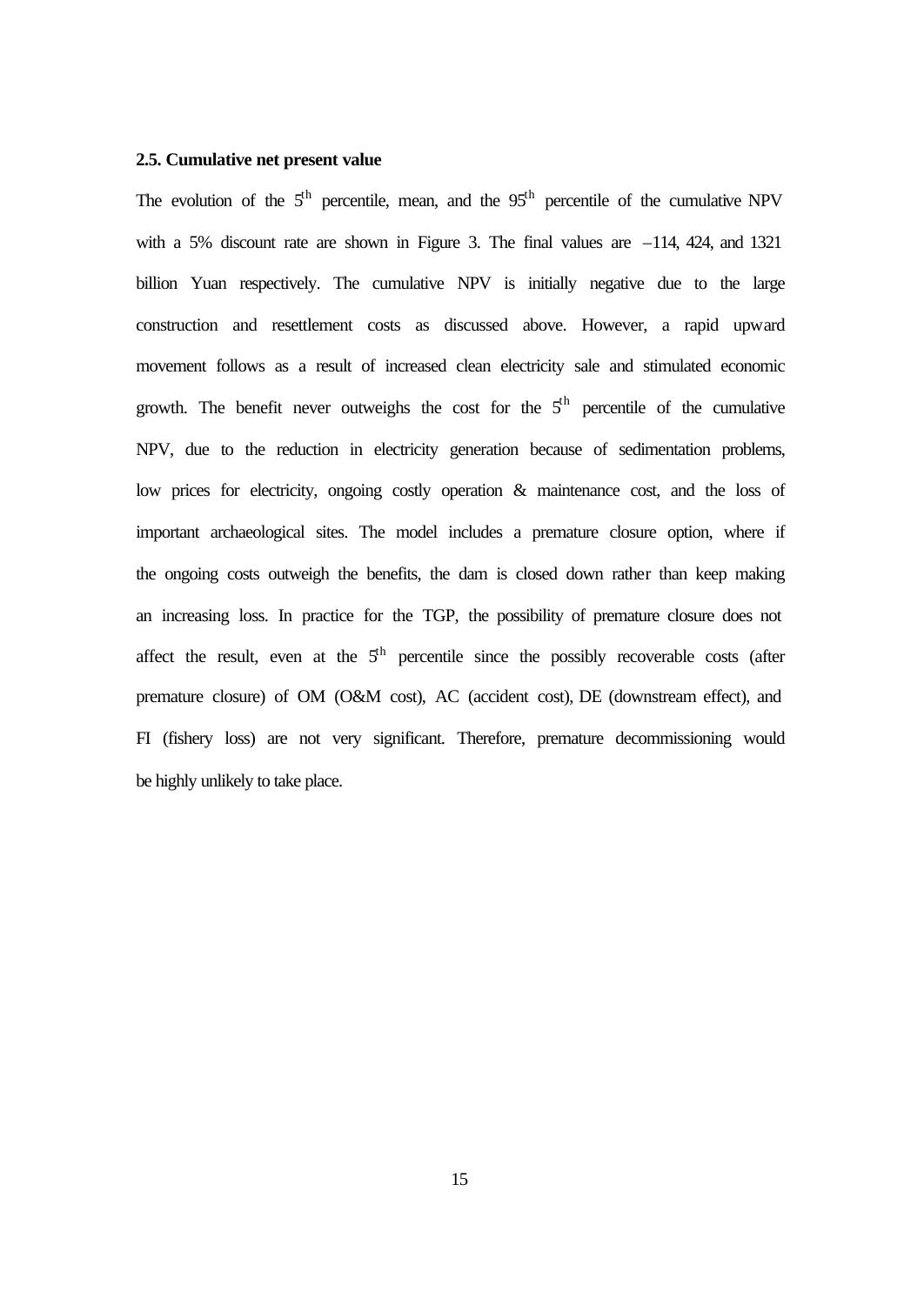

**Figure 3 Range of cumulative NPV with a 5% discount rate by year**

#### **2.6. Sensitivity analysis**

Table V shows that the following input parameters have the most significant impact on the cumulative NPV: P0 (Initial proportion of time during which an alternative power generation is not available.), ϕ (Parameter which describes the annual rate of decrease in P (proportion of time during which an alternative power generation is not available)), EO (Initial expected increase in economic output due to increased power supply), a (annual rate of decline in power generation due to sedimentation), GC (power generation capacity), and AL (Archaeological loss). Each parameter has a correct sign and is therefore consistent with the model. Although this massive project demands a huge cost, it seems not to have a large impact on the NPV. This may be due to the fact that a fairy small range of data (470-660 billion Yuan) is used for the variable TCC (construction cost), as it is thought that this parameter is fairy well known.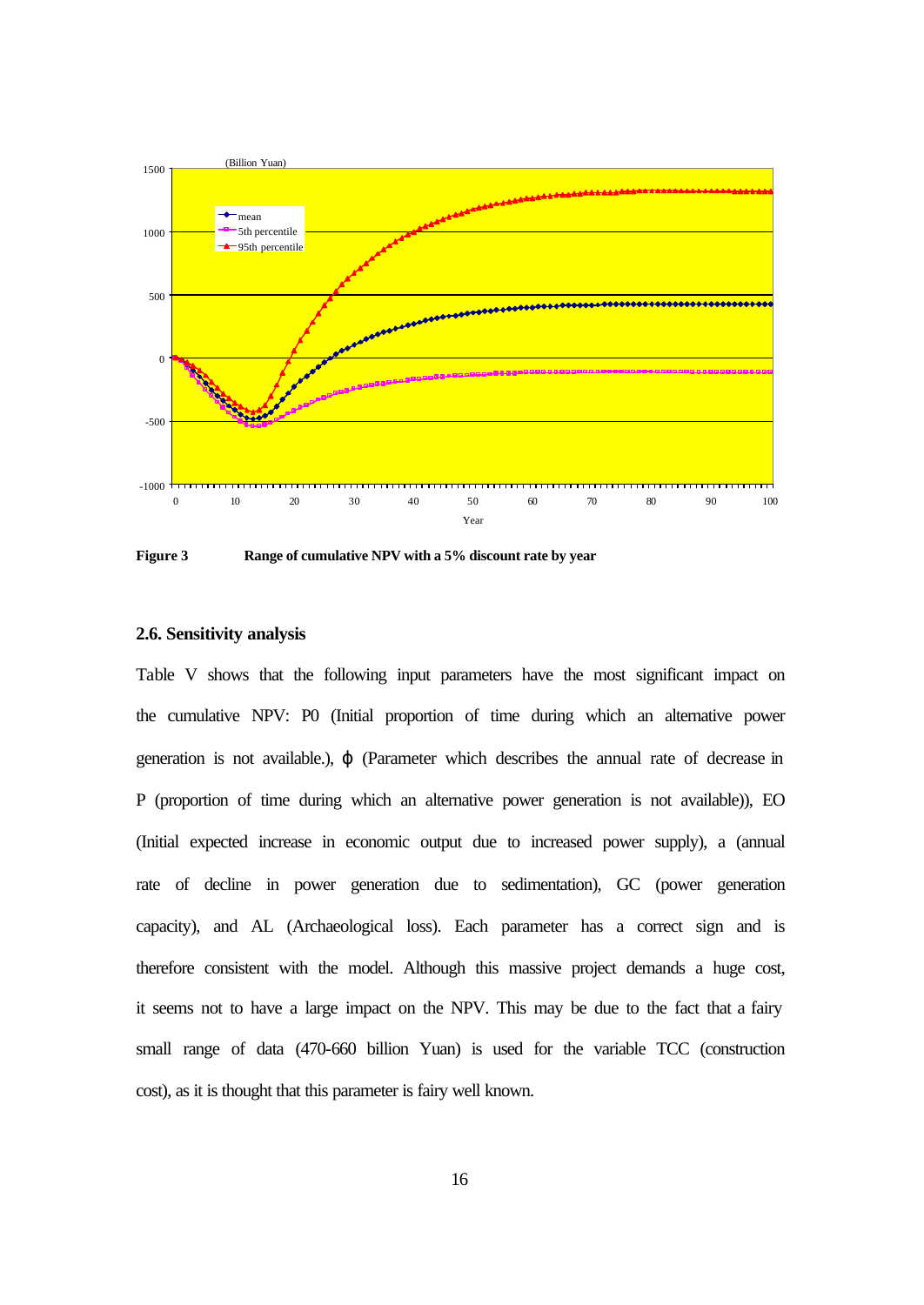| Parameter      | Description                                                         | Student b coefficient |
|----------------|---------------------------------------------------------------------|-----------------------|
| P <sub>0</sub> | Initial proportion of time during which an alternative power        | $+0.58$               |
|                | generation is not available.                                        |                       |
| φ              | Parameter which describes the annual rate of decrease in P          | $-0.54$               |
|                | (proportion of time during which an alternative power generation is |                       |
|                | not available)                                                      |                       |
| EО             | Initial expected increase in economic output due to increased       | $+0.39$               |
|                | power supply                                                        |                       |
| A              | Annual rate of decline in power generation due to sedimentation     | $-0.19$               |
| C <sup>C</sup> | Power generation capacity                                           | $+0.15$               |
| AL             | Archaeological loss                                                 | $-0.14$               |

**Table V Statistically significant parameters**

Note: The input parameter values are regressed against the output (NPV). The student b coefficient is a coefficient calculated for each input parameter in the regression equation.

Several variable discount rates were used to see the effect of different rates of pure time preference<sup>17</sup>. Figure 10 shows that choice of pure time preference rate (p) has a strong effect on the value of the cumulative NPV. The fixed discount rate of 5% used for the basic analysis lies in between  $p=1\%$  and  $p=2\%$ . The mean value of the cumulative NPV becomes negative when the pure rate of time preference is above about 5%.

<sup>&</sup>lt;sup>17</sup> These discount rates are calculated in the same manner as the ones in Morimoto and Hope (2001).  $r(t)=g(t)+p$ , where  $r(t)=v$ ariable discount rate, g=annual growth rate and p=pure rate of time preference. The estimated growth rates in China are 4% (1999-2000); 3.5% (2000-2020); 3.3% (2020-2040); 3.1% (2040-2060); 3% (2060-2100); 2% (2100-2120), according to EME (1994).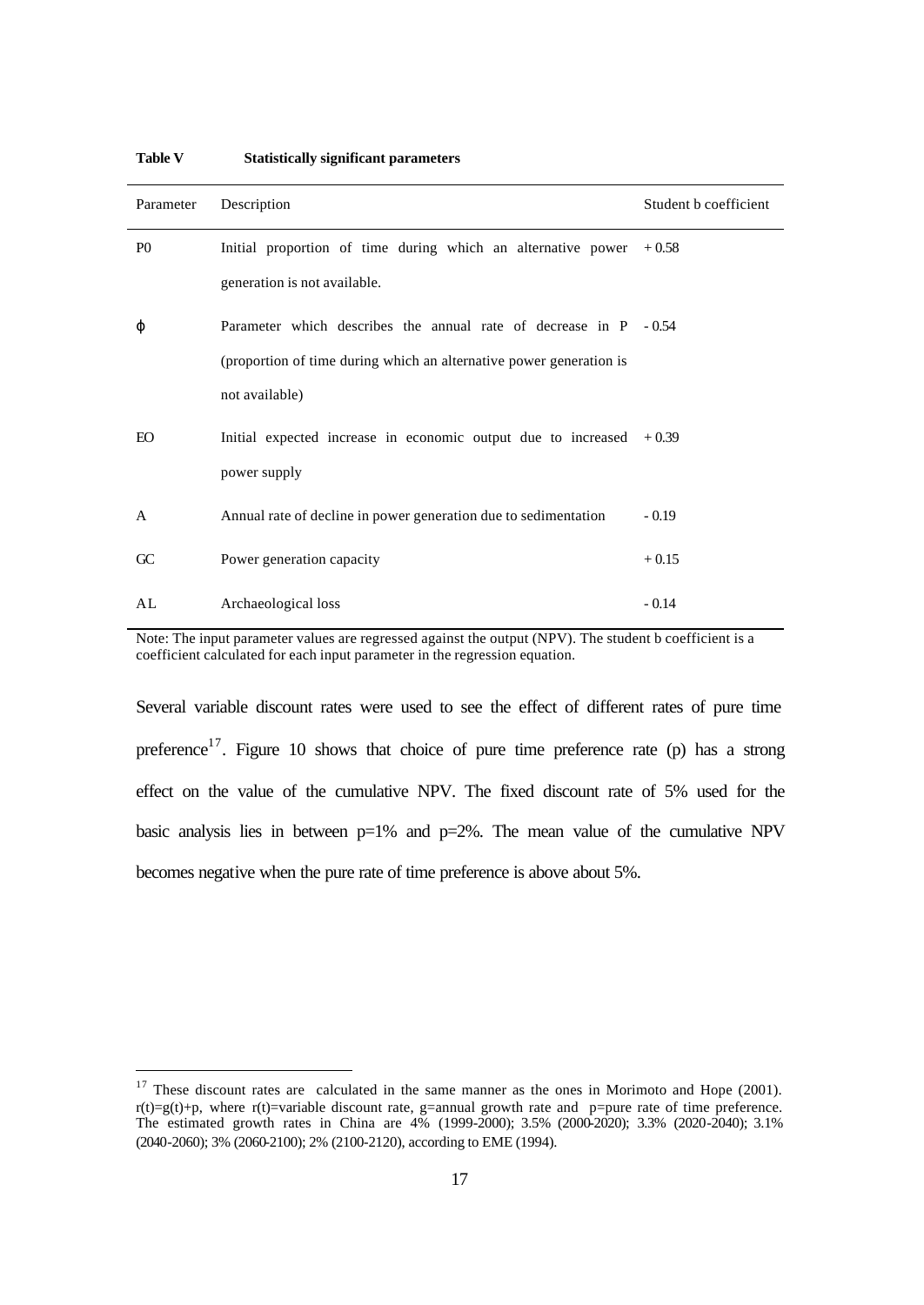

**Figure 4 The cumulative NPV against the pure rate of time reference**

#### **3. Conclusion**

This paper has illustrated the use of a CBA model of hydropower projects, slightly modified from the model presented in Morimoto and Hope (2001), using China's massive Three Gorges Project (TGP) as a case study. Five new variables were added, namely FC (flood control), NI (navigation improvement), DE (downstream effect), FI (impacts on downstream fishery), and AS (lost archaeological sites). The variables with the largest contribution towards the cumulative net present value were PG (power generation), EG (economic growth), CC (construction cost), CP (clean power), RE (resettlement cost), and AS (lost archaeological sites). These impacts are widely discussed in newspapers, related books and literature. The sensitivity analysis showed that the parameters P0 (Initial proportion of time during which an alternative power generation is not available) and  $\varphi$  (Parameter which describes the annual rate of decrease in P (proportion of time during which an alternative power generation is not available)) have particularly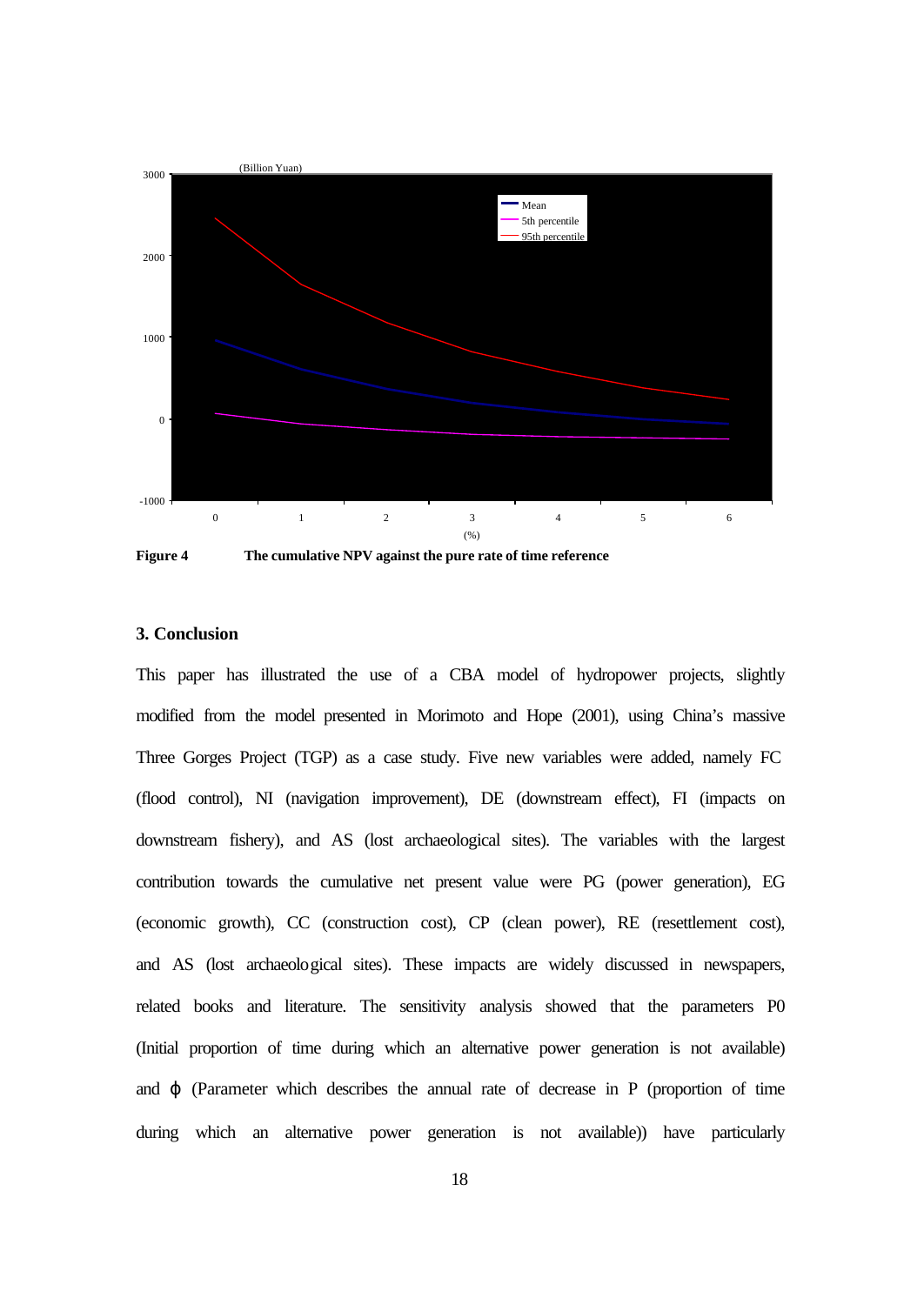significant impacts on the project cost. The possibility of premature decommissioning was also added to the previous model, though its inclusion did not give a noticeable change to the outcome for the TGP. The improvements of the results could be seen only if sedimentation problems of the TGP were assumed to be even larger than expected, when premature decommissioning would take place.

The mean and the  $95<sup>th</sup>$  percentile of the cumulative NPV at the 5% discount rate were positive, whereas the  $5<sup>th</sup>$  percentile was negative. The project seems to be promising as the benefits of power generation, flood control, and navigation improvement are expected to be large. Nevertheless, the analysis in this paper has illustrated that the uncertainty associated with the project is huge and cannot be ignored.

#### **Acknowledgement**

We would like to thank Mr Tang Jie and the China Three Gorges Project Corporation (CTGPC) who provided us useful data/information. The interesting tour of the dam site and the visit to the research institute of Yangtze sturgeon, organized by the CTGPC should also be greatly acknowledged.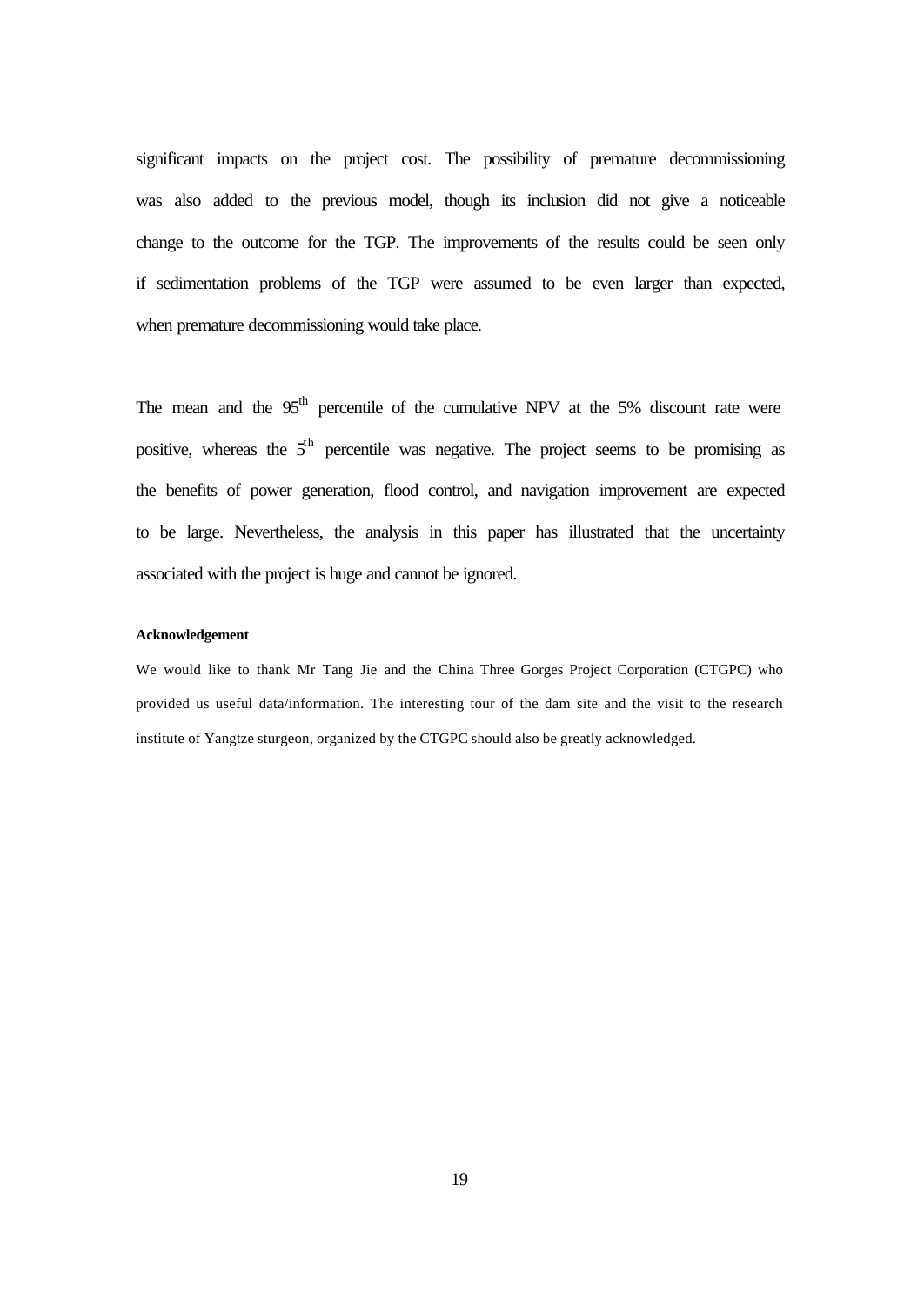#### **Appendix**

#### **I. Additional equations to the previous model in Morimoto and Hope (2001)**

| $F1t = FB*(1-b*t)$ | for $t > Tc$ | Gyuan/year |
|--------------------|--------------|------------|
|                    |              |            |

where FI=benefit from flood control in Gyuan/year, FB = mean annual benefits from flood control in billion Yuan and b=annual rate of decline in flood control benefit due to sedimentation.

| $Nlt = [SC*(1-c*t))*e*TRt$ | for $t = TS$ | Gyuan/year,     |
|----------------------------|--------------|-----------------|
| <i>TRt=TRo</i>             | for t=0      |                 |
| $=(1+g)TRt-1$              | for t $>0$   | <i>vuan/ton</i> |

where NI=benefit from navigation improvement in Gyuan/year (it starts functioning in TS), SC= annual shipping capacity in Gtons/yr, e= annual rate of reduction in shipping costs, c=annual rate of decline in navigation control benefit due to sedimentation, TRt= shipping costs in yuan/ ton, TRo= shipping costs at  $t=0$  in yuan/ton, g= annual rate of change in transportation costs

| $CPt=(1-Pt)^*\sum_{i} [CLi^*CMi]$ | $G$ yuan/year <sup>18</sup> |
|-----------------------------------|-----------------------------|
| $i=1.2$<br>$CLi=(Ci*OEt)/10^9$    | Gtons/year                  |
| $Pt = P0*exp[\cdot j t]$          |                             |

where CP=benefit from replacing coal use, CL1= annual decreased  $CO<sub>2</sub>$  level due to a decrease in coal use as a result of the TGP in Gtons/yr, P0=initial proportion of time during which an alternative power generation technology is unavailable, ϕ=parameter which explains the rate of decrease in P over time, CL2= annual decreased SO<sub>2</sub> level due to a decrease in coal use as a result of the TGP in Gtons/yr, C1= annual decreased  $CO_2$  level due to a decrease in coal use as a result of the TGP in tons/GWh/yr,  $C2=$ annual decreased  $SO_2$  level due to a decrease in coal use as a result of the TGP in tons/GWh/yr, CM1= benefits of  $CO_2$  reduction in yuan per ton of  $CO_2$ , CM2= benefits of  $SO_2$  reduction in yuan per ton of  $SO_2$ 

| $FIt = (FP*t)/Tc,$ | for $t$ £Tc    |
|--------------------|----------------|
| = FP               | for $t > Tc$ , |

where FP= annual lost profits from fishery in billion yuan/year.

| $DEt = 0$ | for $t$ £Tc  |             |
|-----------|--------------|-------------|
| $=ADE$    | for $t > Tc$ | GYuan/year. |

where ADE= annual investment costs to deal with downstream effects in billion yuan/yr (clean-up costs and water pollution mitigation costs).

| $ASt = AL*t/Te$ | for $t$ $\mathbf{f}Tc$ |             |
|-----------------|------------------------|-------------|
| = $AL$          | for $t > Tc$           | GYuan/year, |

AS= value of lost archaeological sites in billion yuan, AL= archaeological loss in billion yuan,

Due to the scale of the dam and the geographical characteristic of its location, significant economic damage and deaths/injuries would be expected if the dam collapsed due to technical failures, being a target of terrorism and earthquake. Hence,

| $ACt = \sum ACCjt + DMt$<br>$i=1.2$ | GYuan/year, |
|-------------------------------------|-------------|
| $ACClt = VD*IDCt + DOMt + DDt$      | GYuan/year  |
| $ACC2t=VM*[INCt+IOMt+IDt]$          | GYuan/year  |

<sup>&</sup>lt;sup>18</sup> The equation is slightly changed due to data abailablity.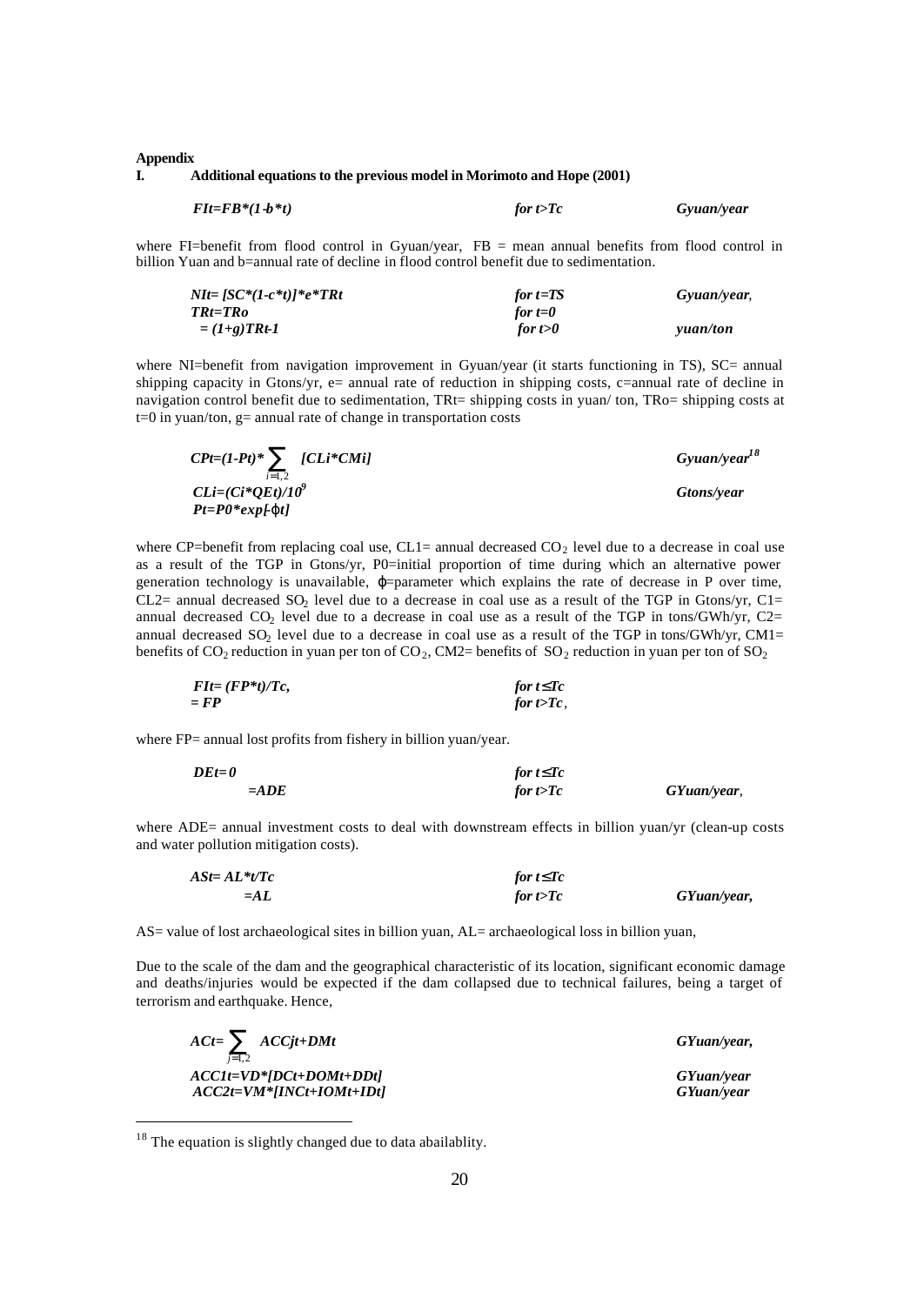where ACC1t= estimated annual costs of deaths due to accidents in billion yuan, ACC2t= estimated annual costs of injuries due to accidents in billion yuan, DMt= estimated annual damage costs due to special events (costs of economic loss) in billion yuan, VD= value estimate for deaths in Myuan/death, VM= value estimate for injuries in Myuan/illness, DCt= annual no of deaths during construction, INCt= annual no of injuries during construction, DOMt= annual no of deaths during O&M, IOMt= annual no of injuries during O&M, DDt= annual no of deaths due to dam technical failures/terrorism/earthquake, IDt= annual no of injuries due to dam technical failures/terrorism/earthquake,

Special events such as dam technical failures, terrorism, and earthquake are very rare cases so that each estimated accident costs will be multiplied by probability of occurrence of these events.

| $D D t = (G C^* D C R^{\prime\prime})^* (P + P^{\prime} + P^{\prime\prime})$ | for $t>Tc$  |            |
|------------------------------------------------------------------------------|-------------|------------|
| $= 0$                                                                        | for $t$ £Tc | GYuan/year |

where DCR''= annual number of deaths due to special circumstances in deaths/GW/yr,  $P=$  probability of occurrence of technical failures per year,  $P' =$  probability of occurrence of terrorism per year,  $P' =$ probability of occurrence of earthquake per year,

| $IDt = (GC * MCR'') * (P+P'+P'')$ | for $t > Tc$           |            |
|-----------------------------------|------------------------|------------|
| $= 0$                             | for $t$ $\mathbf{f}Tc$ | GYuan/year |

where MCR''= annual number of injuries due to special circumstances in injuries/GW/yr

$$
DMt = ECL^{*}(P+P^{*}+P^{*})
$$
 for t>Tc GYuan/year

where ECL= economic loss in Gyuan/yr

Decommissioning costs are presently difficult to predict due to the uncertainty surrounding the various parameters affecting the costs and the limited practical experiences with decommissioning (WCD, 2000). Decommissioning costs vary from project to project, though they are usually large<sup>19</sup>.

| $DCCt = p \cdot TCC$ | $if t = T T D C$ |            |
|----------------------|------------------|------------|
| $= 0$                | <i>otherwise</i> | Gyuan/year |

where DCCt= costs of decommissioning the TGP in Gyuan./year, π=proportion of decommissioning costs in the construction cost, TDC=time of decommissioning. If policy makers choose premature closure as the cost outweighs the benefit, TDC=time of premature closure. If the costs start outweighing the benefits, it would be better to close down the dam prematurely. Policy makers have an option to close down if

#### *TBt-(OMt+DEt+FIt+ACt)+DCCt-DCCt+1<0*

Where  $DCCt+1=DCCt/(1+d)=$ the NPV this year of paying DCC next year.

Policy makers have a choice each year, either close down or stay open one more year. If they decide to close down, decommissioning costs have to be paid this year, otherwise they pay decommissioning cost next year. The costs of CC, RE, AS, IN and LT are not included in the above equation. This is because CC and RE have already been paid during construction; lost archaeological sites and inundated land may not recover; and the negative impact on tourism may remain since the aesthetic of the Three Gorges once lost cannot be recovered.

<sup>19</sup> For example, it is approved to spend \$225000 to remove the Chair Factory Dam in the US (IRN's *River Revival Bulletin* No 22 November 29 2000). Total removel cost for the Matilija dam in the US could be \$22-200 million (IRN's *River Revival Bulletin* No21 October 17 2000).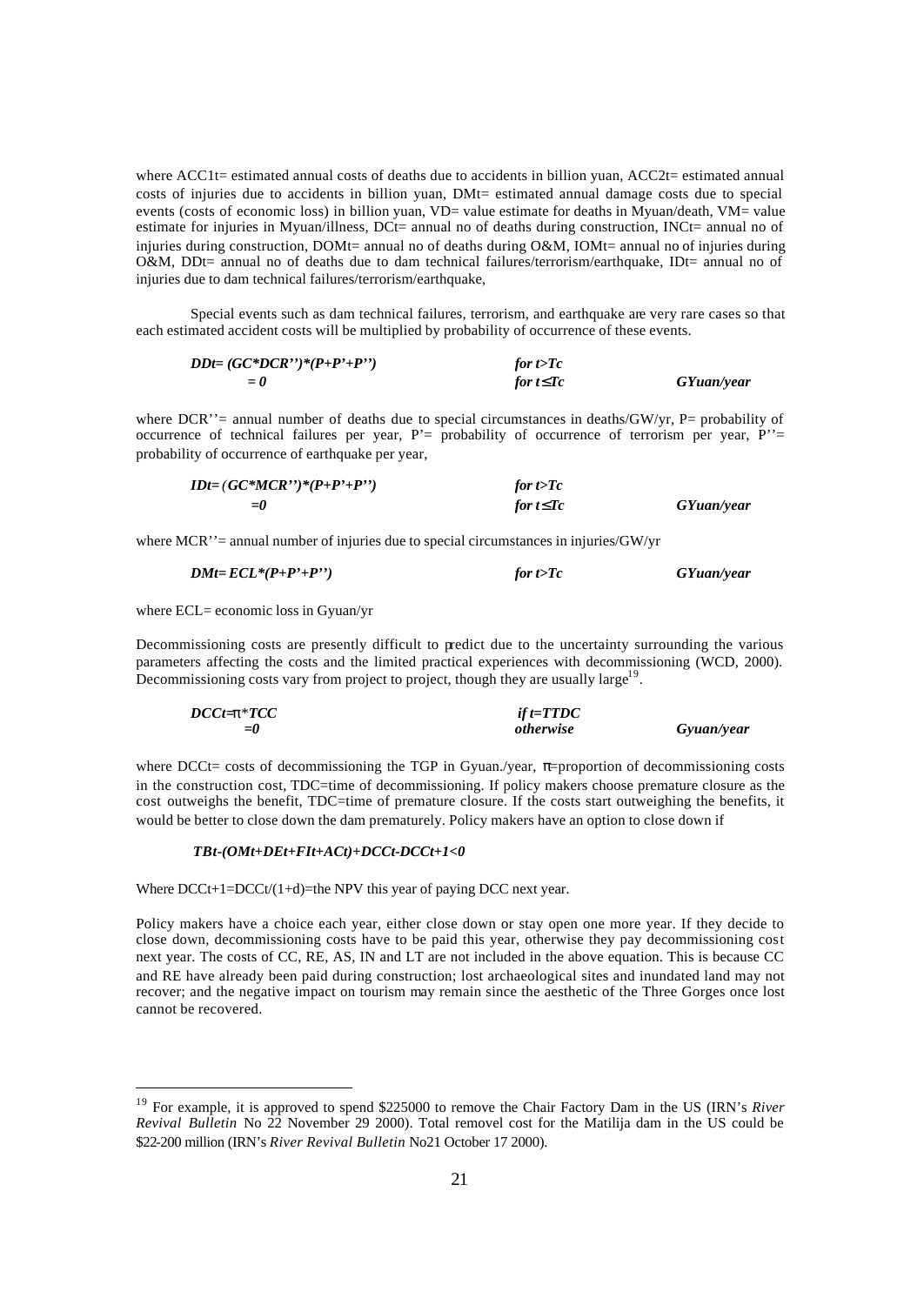$$
NPVt = \sum_{t=0}^{T} (1+dt)^{-t}(TBt-TCt)
$$
 for  $t = Tc+Tcl$  GYuan/year  
\n
$$
NPVt = \sum_{t=0}^{T} (1+dt)^{-t}(TBt-TCt)
$$
 if TBt-(OMt+DEt+FIt+ACt)+DCCt-DCCt+1<sup>3</sup>0  
\n
$$
= \sum_{t=0}^{T} (1+dt)^{-t}(CCt+REt+ASt+INt+LTt+DCCt)
$$
 if TBt-(OMt+DEt+FIt+ACt)+DCCt-DCCt+1<0  
\nfor  $t > Tc+Tcl$  GYuan/year

where TB=total benefits, TC=total costs, dt=discount rate (fixed/variable), and  $NPV_T=$  net present value at time T, Tc=construction period, and Tcl=time to close down the dam (time until which policy makers allow NPV to be negative after construction.

| П.<br>Data                               |          |                                                            |                                                                                                                                                                                                                                                                                                   |
|------------------------------------------|----------|------------------------------------------------------------|---------------------------------------------------------------------------------------------------------------------------------------------------------------------------------------------------------------------------------------------------------------------------------------------------|
| <b>Table A-I</b>                         |          | Parameters in the CBA model and descriptions <sup>20</sup> |                                                                                                                                                                                                                                                                                                   |
| Parameters                               | Units    | Distribution <sup>21</sup>                                 | Description of each value                                                                                                                                                                                                                                                                         |
|                                          |          | (min, most likely, max)                                    |                                                                                                                                                                                                                                                                                                   |
| Тc<br><i>(construction)</i><br>period)   | Years    | Pert(17, 18, 22)                                           | The minimum value is the original<br>plan. According to the WCD Cross-<br>Check Survey, about 40% of the<br>delayed projects shows 1-year delay of<br>project schedule is the most common<br>case among the delayed projects<br>(WCD 2000). Similarly, about 5%<br>show 5 years delay (WCD 2000). |
| PEo<br>(initial price of<br>electricity) | Yuan/MWh | Pert (290, 300, 330)                                       | The minimum value is 5% lower than<br>the most likely value. The most likely<br>value is the price of electricity<br>generated by the TGP based on the<br>CTGPC calculation. The maximum<br>value is 10% higher than the most<br>likely value.                                                    |

 $20\text{ }\$\text{1=8.3}$  Yuan. This is a market rate end of the year period 1998. Source: IMF IFS 1999 Sept. Hereafter, this exchange rate will be used unless otherwise stated.

<sup>&</sup>lt;sup>21</sup> Δ(.) refers to a trianguler distribution and Pert (.) refers to a PERT distribution (a special form of beta distributions).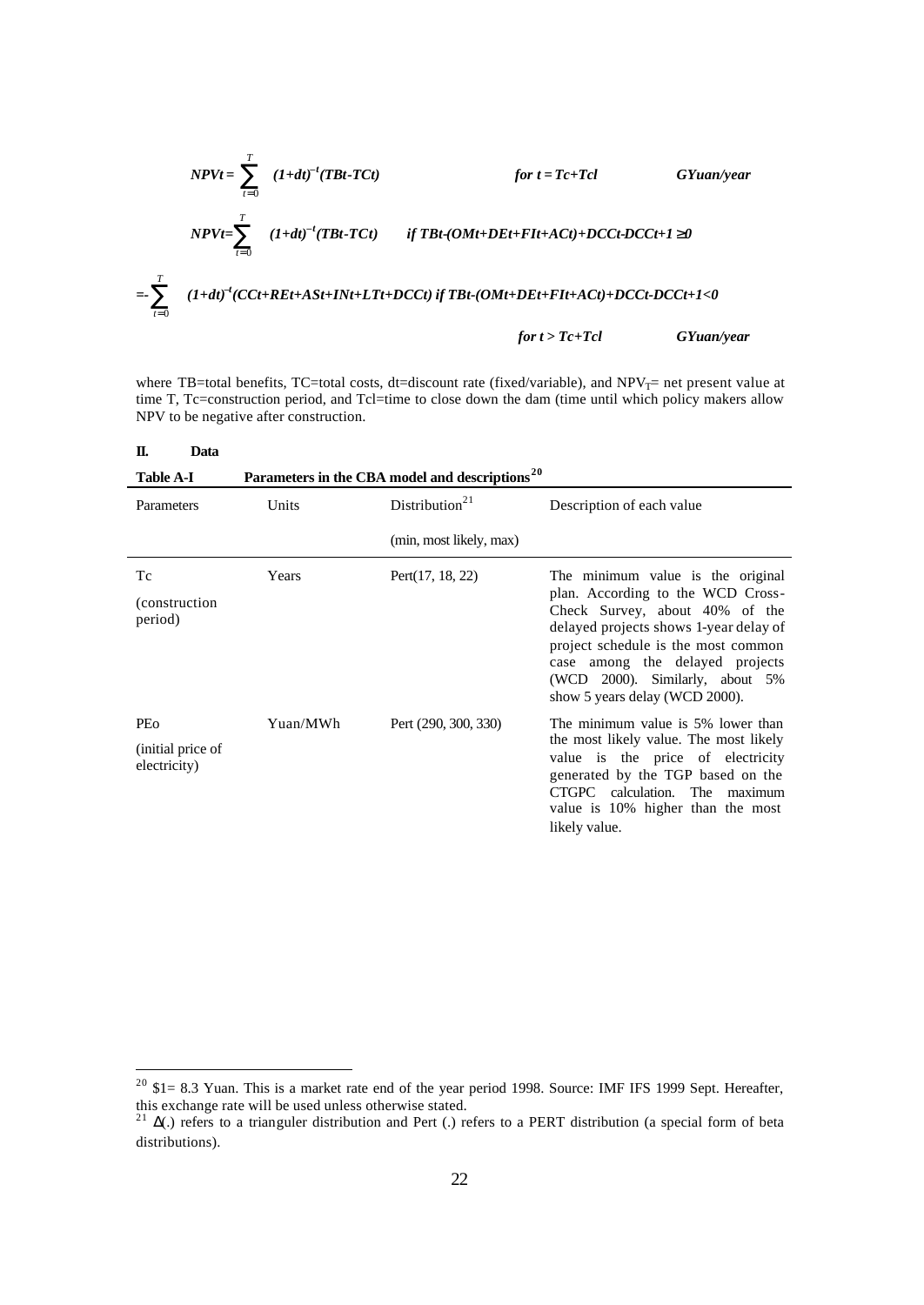| ε<br>(proportional)<br>reduction in<br>annual number of<br>tourists in the dam<br>site)                            |         | Pert $(0.1, 0.6, 0.9)$   | For the minimum value, assuming the<br>loss of the Three Gorges aesthetics<br>does not affect tourism in the area very<br>much since tourists can visit other<br>attractions in the area. Also tourists<br>may visit the TGP itself. The rate of<br>decrease in number of tourists after the<br>terrorist attack in Sri Lanka during the<br>$1st$ quarter of 1998 is used for the most<br>likely value (CBSL 2000). For the<br>maximum value, assuming majority of<br>tourists only visit the dam site to see<br>the Three Gorges                                                                                      |
|--------------------------------------------------------------------------------------------------------------------|---------|--------------------------|------------------------------------------------------------------------------------------------------------------------------------------------------------------------------------------------------------------------------------------------------------------------------------------------------------------------------------------------------------------------------------------------------------------------------------------------------------------------------------------------------------------------------------------------------------------------------------------------------------------------|
| NT<br>(annual number of<br>tourists visiting<br>the dam site in<br>absence of the<br>dam)                          | Persons | Δ(330000,370000,740000)  | For the minimum value, assuming<br>10% less than the most likely value.<br>The most likely value is the number of<br>tourists in Wuhan and Chongqing (the<br>base place to visit the Three Gorges<br>area) in 1996 (China Statistic Year<br>Book 1997). The project area is one<br>of the most popular places for tourists,<br>both domestic and foreign. Hence,<br>assuming twice as much as the most<br>likely value for the maximum value.                                                                                                                                                                          |
| f20<br>(expected)<br>annual<br>rate of change in<br>electricity<br>prices<br>during 2000-2020)                     |         | $\Delta(0, 0.011, 0.03)$ | According to China Energy Efficiency<br>Information Bulletin March<br>1997,<br>China will not increase electricity<br>prices largely in short term. Thus,<br>assume zero rate of changes for the<br>minimum value.<br>Electricity prices<br>were stable until 1986. A rate of<br>increase in electricity prices from 1986<br>and 1987 was 0.011 (China Electric<br>Power Industry Year Book 1995). This<br>is used for the most likely value. The<br>same source shows a reasonable rate<br>of increase in electricity prices of 0.03<br>between 1994 and 1995, which is used<br>for the maximum value <sup>22</sup> . |
| α<br>(parameter<br>which<br>describes<br>the<br>location<br>of<br>the<br>of<br>peak<br>the<br>distribution for the |         | Pert(0.1, 0.2, 0.5)      | The official forecast of the distribution<br>of CC skewed to the left (Li 1994 p34)<br>Graph1; Sumi 1971).                                                                                                                                                                                                                                                                                                                                                                                                                                                                                                             |

construction cost)

 $2<sup>22</sup>$  Assume the minimum and maximum values are the same, however every 20 years-period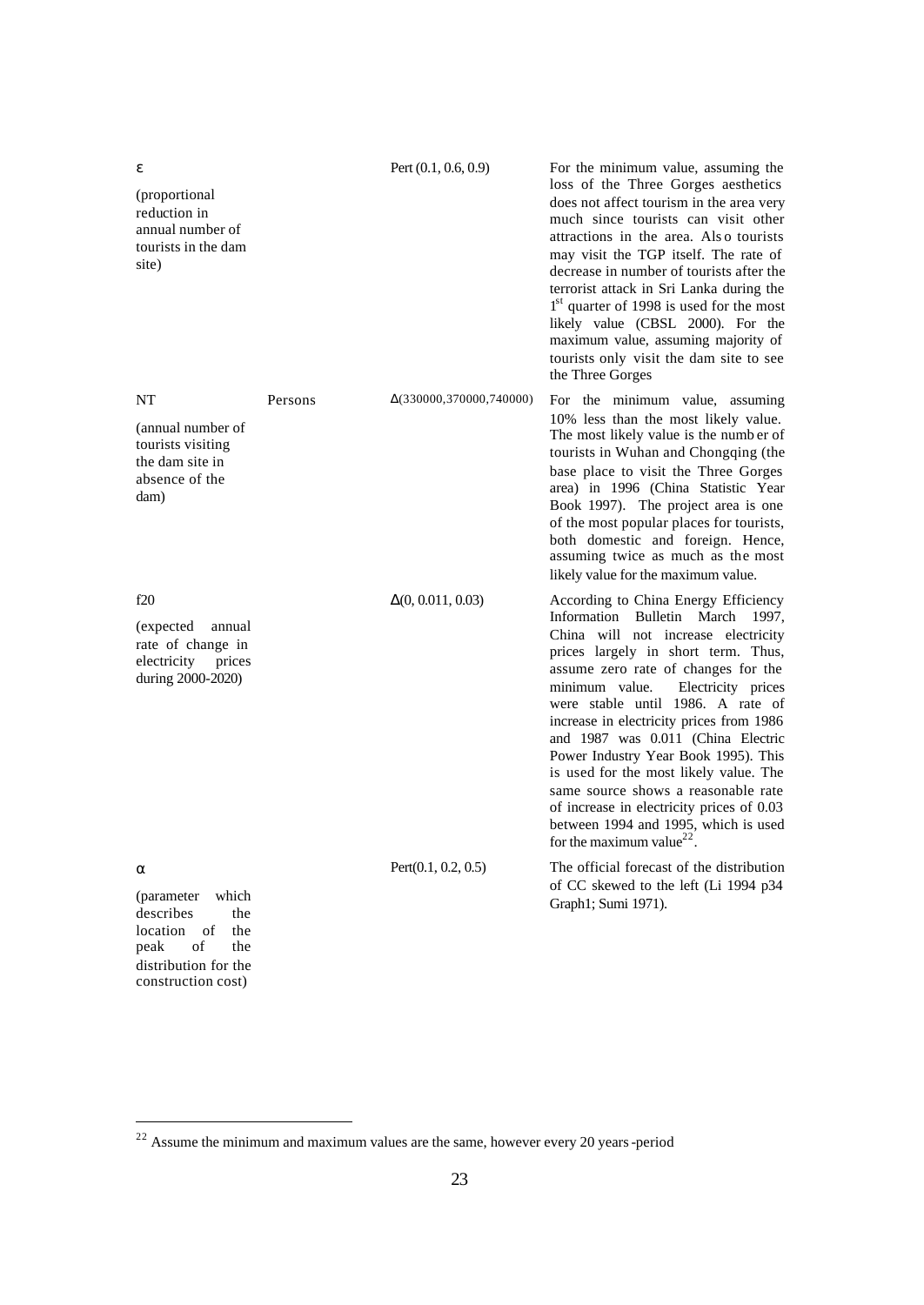| <b>TCC</b>                                                                                                                           | GYuan           |    | Pert(470, 610, 660)    | The minimum value is the planned                                                                                                                                                                                                                                                                                                                                          |
|--------------------------------------------------------------------------------------------------------------------------------------|-----------------|----|------------------------|---------------------------------------------------------------------------------------------------------------------------------------------------------------------------------------------------------------------------------------------------------------------------------------------------------------------------------------------------------------------------|
| (total construction)<br>cost)                                                                                                        |                 |    |                        | figure (CTGPC 1995). 70 hydropower<br>projects commissioned between 1915<br>and 1986 financed by the World Bank<br>show average cost overruns of about<br>30% (Bacon and Besant-Jones 1998).<br>Average cost overruns for large dams<br>excluding extreme cases are 40%<br>(WCD 2000).                                                                                    |
| β                                                                                                                                    |                 |    | Pert(0.6, 0.8, 0.9)    | The official forecast of the distribution                                                                                                                                                                                                                                                                                                                                 |
| (parameter<br>which<br>describes<br>the<br>location of<br>the<br>peak<br>of<br>the<br>distribution for the<br>resettlement cost)     |                 |    |                        | of CC skewed to the right (Li 1994<br>p34 Graph1; Sumi 1971).                                                                                                                                                                                                                                                                                                             |
| σ                                                                                                                                    |                 |    | Pert(0.1, 0.5, 0.8)    | For the minimum value, assuming the                                                                                                                                                                                                                                                                                                                                       |
| (parameter which)<br>describes the<br>location of the<br>peak of the<br>distribution for<br>number of<br>workers'<br>death/injuries) |                 |    |                        | peak of the distribution is at the<br>beginning<br>while<br>completing<br>fundamental work. For the most likely<br>value, assuming more complicated and<br>large scale-dangerous work is carried<br>out in the middle of the construction<br>period. For the maximum value,<br>assuming the peak of the distribution<br>is towards the end of the construction<br>period. |
| C <sub>1</sub>                                                                                                                       | Tons/GWh/yr     |    | Pert(1250, 1390, 1670) | The minimum value is 10% lower than                                                                                                                                                                                                                                                                                                                                       |
| (annual decreased<br>CO <sub>2</sub> level due to a<br>decrease in coal<br>use as a result of<br>the TGP)                            |                 |    |                        | the most likely value. The TGP is<br>expected to reduce 50 million tons of<br>coal-use per year, which may reduce<br>100 million tons of CO2 (Beijing<br>8-14<br>Review<br>July<br>1996).<br>The<br>maximum value is 20% higher than<br>the most likely value.                                                                                                            |
| C <sub>2</sub>                                                                                                                       | Tons/GWh/yr     |    | Pert(25, 28, 34)       | The minimum value is 10% lower than                                                                                                                                                                                                                                                                                                                                       |
| (annual decreased<br>SO <sub>2</sub> level due to a<br>decrease in coal<br>use as a result of<br>the TGP)                            |                 |    |                        | the most likely value. The TGP is<br>expected to reduce 50 million tons of<br>coal-use per year, which may reduce 2<br>million tons of SO2 (Beijing Review<br>July 8-14 1996). The maximum value<br>is 20% higher than the most likely<br>value.                                                                                                                          |
| CM <sub>1</sub>                                                                                                                      | Yuan/tons       | οf | Pert(120, 130, 160)    | The minimum value is 10% lower than                                                                                                                                                                                                                                                                                                                                       |
| (benefits of CO2<br>reduction<br>as<br>a<br>result of the TGP)                                                                       | CO <sub>2</sub> |    |                        | the most likely value. The most likely<br>value is the estimated value (Battelle<br>198). The maximum value is 20%<br>more than the most likely value.                                                                                                                                                                                                                    |
| CM <sub>2</sub>                                                                                                                      | Yuan/tons       | οf | Pert(3440, 3820, 4580) | The minimum value is 10% lower than                                                                                                                                                                                                                                                                                                                                       |
| (benefits of SO2<br>reduction<br>as<br>a<br>result of the TGP)                                                                       | SO2             |    |                        | the most likely value. The most likely<br>value is the estimated value (Battelle<br>1998). The maximum value is 20%<br>higher than the most likely value.                                                                                                                                                                                                                 |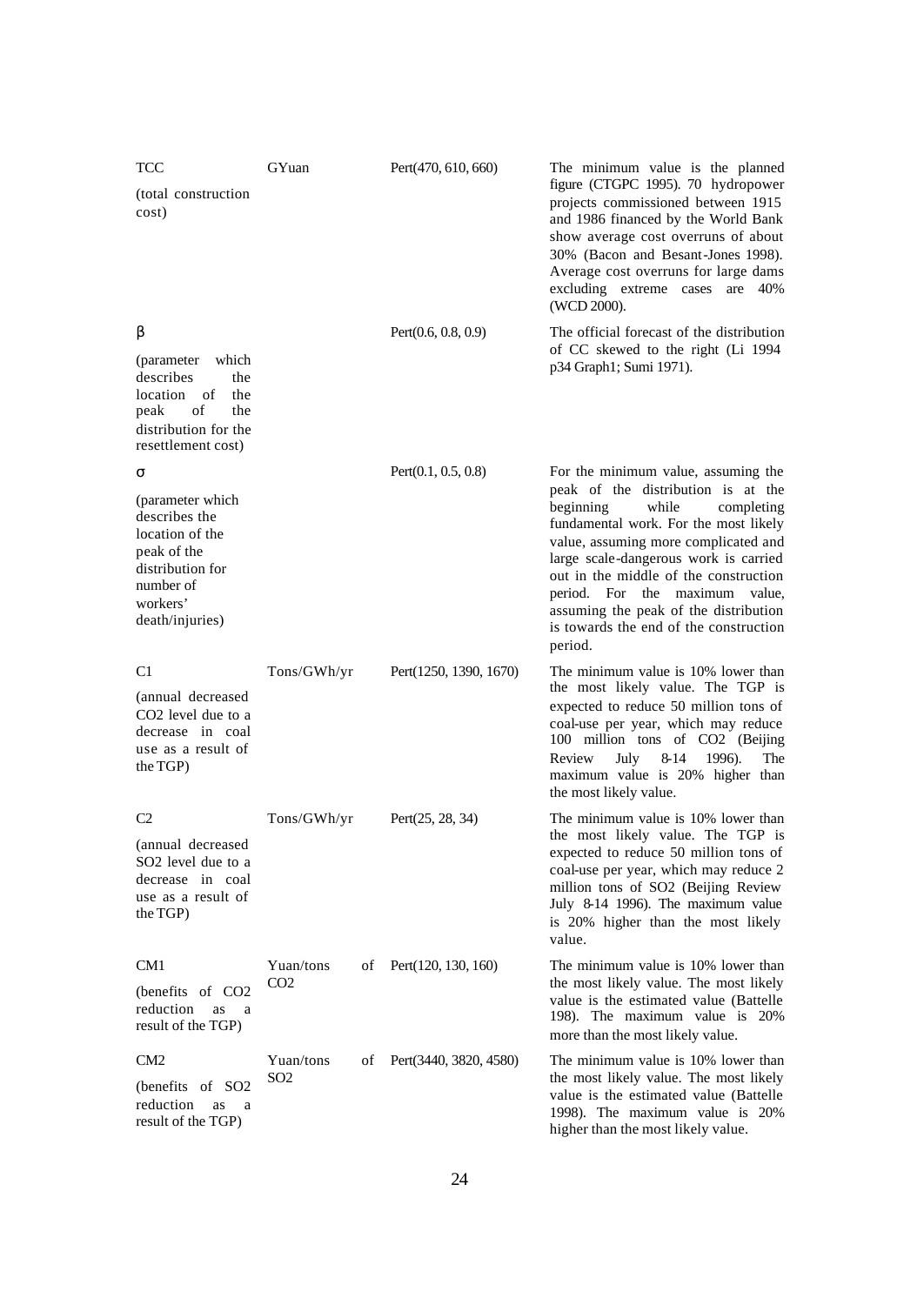| FB                                                                                            | Gyuan/yr | Pert $(0.76, 0.97, 35)$  | The minimum value is the estimated                                                                                                                                                                                                                                                                                                                                                              |
|-----------------------------------------------------------------------------------------------|----------|--------------------------|-------------------------------------------------------------------------------------------------------------------------------------------------------------------------------------------------------------------------------------------------------------------------------------------------------------------------------------------------------------------------------------------------|
| (mean<br>annual<br>benefits<br>from<br>flood control for<br>the dam height of<br>180m scheme) |          |                          | value (Luk & Whitney 1993). The<br>most likely value is measured solely<br>by economic criteria in 1986 prices<br>(Rulan et al 1997). 'If an exceptionally<br>huge flood similar to that of 1870<br>should occur, the project would reduce<br>losses caused by inundation by 35<br>billion Yuan, and also prevent a great<br>number of casualties caused by burst<br>dikes' (Rulan et al 1997). |
| SС                                                                                            | Gtons/yr | Pert(0.04, 0.05, 0.06)   | He minimum value is 20% lower than<br>the most likely value. The most likely                                                                                                                                                                                                                                                                                                                    |
| shipping<br>(annual)<br>of the<br>capacity<br>TGP)                                            |          |                          | value is the estimated value (Beijing<br>Review March 1992). The maximum<br>value is 10% more than the most likely<br>value.                                                                                                                                                                                                                                                                    |
| e                                                                                             |          | Pert $(0.3, 0.36, 0.37)$ | According to Youmei (1997),<br>0.3<br>$-0.37$<br>(max). According to<br>(min)                                                                                                                                                                                                                                                                                                                   |
| (annual)<br>rate<br>оf<br>reduction<br>in<br>shipping costs)                                  |          |                          | Beijing Review March (1992); EAAU<br>(1997); Edmonds (1999), 0.36.                                                                                                                                                                                                                                                                                                                              |
| TRo                                                                                           | Yuan/ton | Pert(110, 120, 140)      | The minimum value is 10% lower than                                                                                                                                                                                                                                                                                                                                                             |
| <i>(initial)</i><br>shipping<br>costs)                                                        |          |                          | the most likely value. The most likely<br>value is the forecasted transport costs<br>of goods from Central to East on<br>Yangtze River of \$15 per ton in<br>2005.Source:<br>Energy<br>Research<br>Institute staff estimates in Table 5.4<br>Battlle (1998). The maximum value is<br>20% higher than the most likely value.                                                                     |
| g                                                                                             |          | Pert(0, 0.01, 0.011)     | Assuming no change for the minimum                                                                                                                                                                                                                                                                                                                                                              |
| (annual)<br>rate<br>οf<br>change<br>in<br>transportation<br>costs)                            |          |                          | value. The most likely value is the<br>estimated figure (Energy Research<br>Institute stuff estimates in Table 5.4<br>Battlle 1998). The maximum value is<br>10% more than the most likely value.                                                                                                                                                                                               |
| EL                                                                                            | GYuan/yr | Pert(0.12, 0.13, 0.26)   | The minimum value is 10% lower than                                                                                                                                                                                                                                                                                                                                                             |
| (annual economic<br>due<br>losses<br>to<br>inundation of land<br>in the project area)         |          |                          | the most likely value. The project will<br>submerge 31000 ha of farmland and<br>4933 ha of citrus orchards (Furedi<br>1999). The value for farmlands and<br>orchards<br>are<br>assumed<br>to<br>be<br>\$380/ha/year,<br>and<br>\$760/ha/year<br>respectively <sup>23</sup> .<br>Assuming twice as<br>much as the most likely value for the<br>maximum value.                                    |

 $23$  These values are the lost values of the submerged land for coconuts fields and paddy in monetary terms respectively. Source:CEB (1987).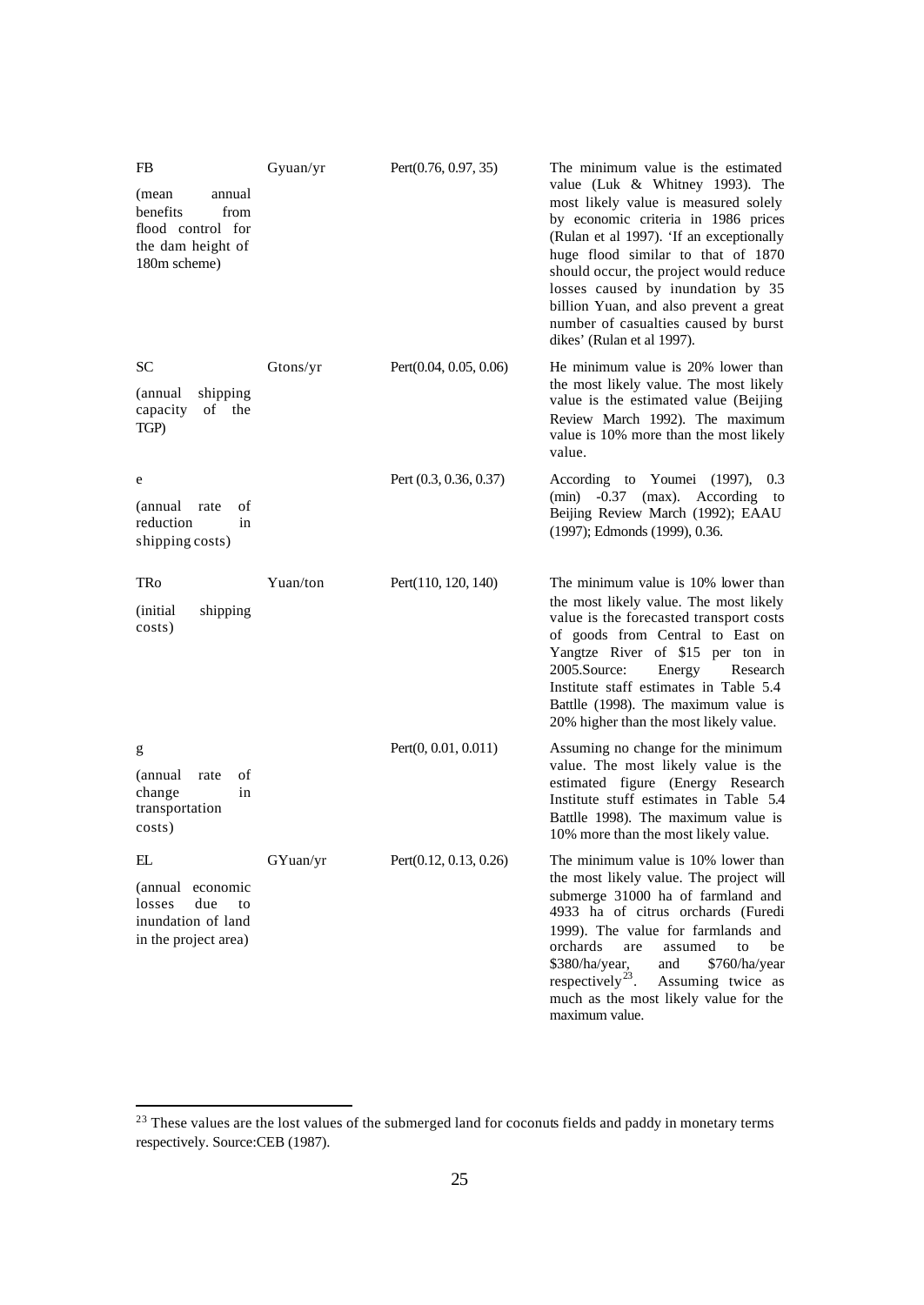| FP<br>(annual lost profit)<br>from fishery)                                        | Gyuan/yr    | Pert(0.04, 2.4, 2.7)   | US Fish and Wildlife Service studies<br>show that Savage Rapids Dam in<br>Oregon has destroyed at least \$5<br>million/year in fisheries benefits (The<br>pacific<br>Coast<br>Federation<br>οf<br>Fisherman's<br>Associations<br>'From<br>Fisherman's News may 1998). The<br>most likely value is 10% less than the<br>maximum value below. 'The National<br>Marine Fisheries Service estimated the<br>cost of Salmon fishery losses due to<br>dams in the Colombia basin to be \$6.5<br>billion fro the period 1960-80 alone'<br>(McCulley 1997). |
|------------------------------------------------------------------------------------|-------------|------------------------|----------------------------------------------------------------------------------------------------------------------------------------------------------------------------------------------------------------------------------------------------------------------------------------------------------------------------------------------------------------------------------------------------------------------------------------------------------------------------------------------------------------------------------------------------|
| TRE<br>(total resettlement<br>cost)                                                | Gyuan       | Pert(120, 160, 180)    | The minimum value is the planned<br>figure (http: www.china.embassy.org /<br>issues / gorges.htm). The most likely<br>value is based on the actual number of<br>resettled, people is 35% higher than<br>the estimated figure according to the<br>WCD Cross-Check Survey (WCD<br>2000). Similarly, the actual number is<br>47% higher than the estimated figure<br>among the projects financed by the<br>World Bank (World Bank 1996).                                                                                                              |
| <b>RS</b><br>(per capita tourists)<br>recipients in the<br>Dam site)               | Yuan/yr     | Pert(1490, 1660, 2490) | The minimum value is 10% less than<br>the most likely value. The most likely<br>value is per capita international tourist<br>recipients in China in 1996 (China<br><b>Statistic</b><br>Year<br><b>Book</b><br>1997).<br>The<br>maximum value is 50% more than the<br>most likely value.                                                                                                                                                                                                                                                            |
| OMC<br>(operation)<br>&<br>maintenance cost)                                       | Yuan/KW/yr  | Pert(170, 220, 240)    | O&M cost for large hydro dams is<br>US\$20/kW/year (Battelle 1998 Table<br>5.11). The same rates for TCC are<br>used, that is 30% and 40% more than<br>the planned figure for the most likely<br>and maximum values respectively.                                                                                                                                                                                                                                                                                                                  |
| ADE<br>(annual investment<br>costs to deal with<br>downstream<br>negative impacts) | $G$ yuan/yr | Pert(3.2, 3.5, 4.2)    | The minimum value is 10% lower than<br>the most likely value. The most likely<br>value is the estimated figure (Hui<br>1998). The maximum value is 20%<br>higher than the most likely value.                                                                                                                                                                                                                                                                                                                                                       |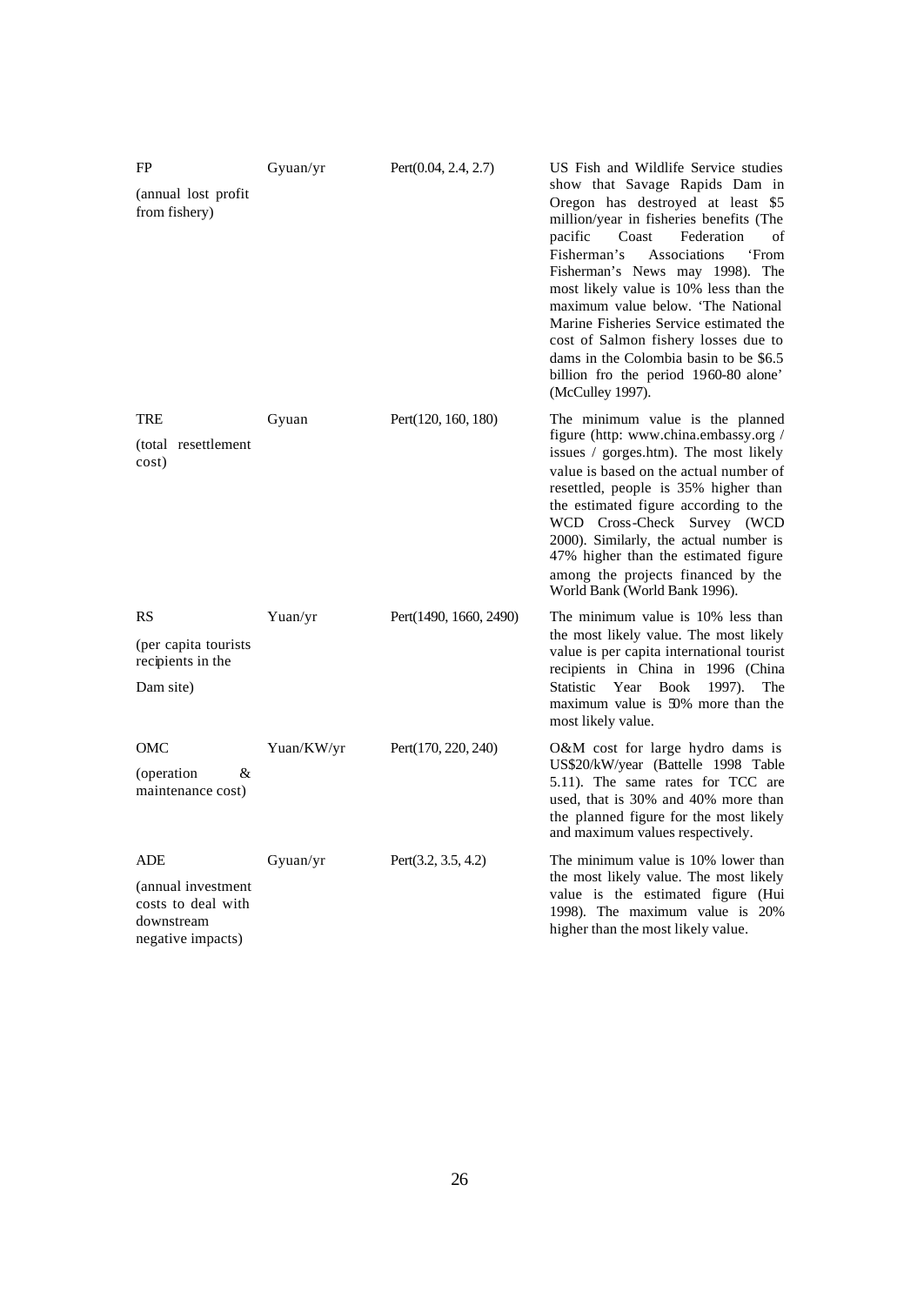| MYuan/death                | Pert(33, 60, 550)          | A wife of worker for the TGP, who<br>was killed by a construction accident                                                                                                                                                                                                                                                                                                                                                                                           |
|----------------------------|----------------------------|----------------------------------------------------------------------------------------------------------------------------------------------------------------------------------------------------------------------------------------------------------------------------------------------------------------------------------------------------------------------------------------------------------------------------------------------------------------------|
|                            |                            | claimed \$418,116 for compensation<br>(China News Service 13 October<br>2000). The most likely value is the<br>estimated value of a statistical life<br>obtained from regression analysis<br>using data from India (Shanmugam<br>2000). The maximum value of the<br>range of the recent estimate of a<br>statistical life in developed countries is<br>550 million Yuan per death (Viscusi<br>1993).                                                                 |
| MYuan/injury               | Pert(0.009, 0.03, 3.30)    | The minimum value of the estimated<br>range of the statistical injury values                                                                                                                                                                                                                                                                                                                                                                                         |
|                            |                            | obtained from regression analysis<br>using data from India is 0.009 million<br>Yuan per injury (Shanmugam 2000).<br>The maximum value of the estimated<br>range of the statistical injury values<br>obtained from regression analysis<br>using data from India is 0.03 million<br>Yuan/injury (Shanmugam 2000). The<br>average estimated value of injury from<br>developed countries in the past studies<br>3.3<br>million<br>Yuan/injury<br>is<br>(Shanmugan 2000). |
| Deaths/GW/yr <sup>24</sup> | $\Delta(0.3, 0.8, 1.9)$    | The minimum value is the estimated<br>value for the Hoover Dam in US<br>(Inhaber 1982; Easton Express 1979).<br>The most likely value is the estimated<br>value for in the Canadian Ontario<br>(Inhaber 1982; Morison 1977). The<br>maximum value is the estimated value                                                                                                                                                                                             |
|                            |                            | for the French hydropower. (Inhaber<br>1982; Potier 1969).                                                                                                                                                                                                                                                                                                                                                                                                           |
| Injuries/GW/yr             | $\Delta(170, 310, 340)$    | The minimum value is a half of<br>Inhaber's estimate below. The most<br>likely value is 10% less than the<br>Inhaber's<br>estimate<br>below<br>since<br>technology<br>has<br>improved.<br>The<br>maximum value is the estimated value<br>for past projects. (Inhaber 1982; Potier<br>1969).                                                                                                                                                                          |
| Deaths/GW/yr               | $\Delta(0.32, 0.57, 0.63)$ | The minimum value is a half of<br>Inhaber's estimate below. The most<br>likely value is 10% less than the<br>Inhaber's<br>estimate<br>below<br>since<br>technology<br>has<br>improved.<br>The<br>maximum value is the estimated value<br>for past projects. (Inhaber 1982; Potier<br>1969).                                                                                                                                                                          |
|                            |                            |                                                                                                                                                                                                                                                                                                                                                                                                                                                                      |

 $^{24}$  Number of accidents (deaths/injuries) is likely to increase as construction period becomes longer.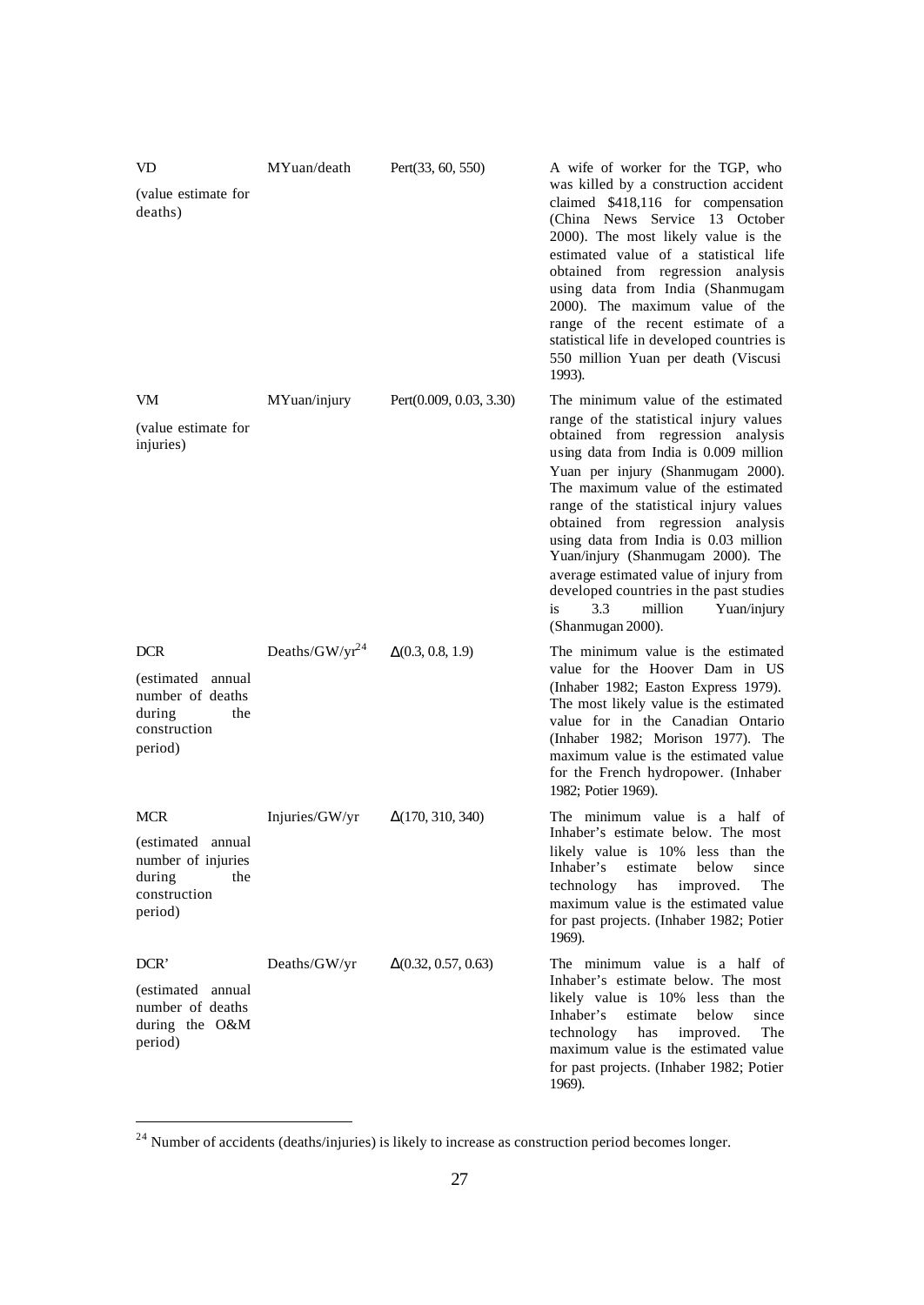| MCR'                                                                                      | Injuries/GW/yr  | $\Delta(7, 12, 13)$           | The minimum value is a half of                                                                                                                                                                                                                                                         |
|-------------------------------------------------------------------------------------------|-----------------|-------------------------------|----------------------------------------------------------------------------------------------------------------------------------------------------------------------------------------------------------------------------------------------------------------------------------------|
| (estimated annual<br>number of injuries<br>during the O&M<br>period)                      |                 |                               | Inhaber's estimate below. The most<br>likely value is 10% less than the<br>since<br>Inhaber's<br>estimate<br>below<br>technology<br>improved.<br>The<br>has<br>maximum value is the estimated value<br>for past projects. (Inhaber<br>1982;<br>Bertoletta and Fox 1974).               |
| DCR"                                                                                      | Deaths/GWh/yr   | $\Delta$ (6750, 12150, 13500) | The minimum value is a half of                                                                                                                                                                                                                                                         |
| (annual number of<br>deaths<br>due<br>to<br>special<br>circumstances)                     |                 |                               | Inhaber's estimate below. The most<br>likely value is 10% less than the<br>Inhaber's<br>estimate<br>below<br>since<br>technology<br>improved.<br>The<br>has<br>maximum value is the estimated value<br>for past projects (Inhaber $1982)^{25}$ .                                       |
| MCR"                                                                                      | Injuries/GWh/yr | $\Delta(34750,62550,69500)$   | The minimum value is a half of                                                                                                                                                                                                                                                         |
| (annual number of<br>injuries<br>due<br>to<br>special<br>circumstances)                   |                 |                               | Inhaber's estimate below. The most<br>likely value is 10% less than the<br>Inhaber's<br>estimate<br>below<br>since<br>technology<br>has<br>improved.<br>The<br>maximum value is the estimated value<br>for past projects (Inhaber 1982) <sup>26</sup> .                                |
|                                                                                           |                 |                               |                                                                                                                                                                                                                                                                                        |
| ECL                                                                                       | Gyuan/yr        | Pert(17, 30, 45)              | Honduras would need \$US 2 billion to                                                                                                                                                                                                                                                  |
| (economic<br>loss<br>due<br>special<br>to<br>circumstances)                               |                 |                               | meet expected direct and indirect<br>losses after a 1-in-100-year storm<br>(Freeman 2000). The 1998 floods have<br>cost about 30 billion yuan in total<br>economic losses in Hubei province<br>alone (Saywell 1998). The maximum<br>value is 50% higher than the most<br>likely value. |
| b                                                                                         |                 | Pert(0.0001, 0.001, 0.03)     | Assume the rate is same as the annual                                                                                                                                                                                                                                                  |
| (annual)<br>rate<br>οf<br>decline<br>in flood<br>control benefit due<br>to sedimentation) |                 |                               | rate of decline in power generation due<br>to sedimentation.                                                                                                                                                                                                                           |
| $\mathbf{C}$                                                                              |                 | Pert(0.0001, 0.001, 0.03)     | Assume the rate is same as the annual                                                                                                                                                                                                                                                  |
| (annual)<br>rate<br>οf<br>decline<br>in<br>navigation<br>improvement                      |                 |                               | rate of decline in power generation due<br>to sedimentation.                                                                                                                                                                                                                           |

<sup>&</sup>lt;sup>25</sup> According to Inhaber (1982), the estimated deaths per unit energy is  $0.0011$ -0.0016 deaths/Mw. Assuming that the figures calculated by Inhaber are multiplied by probability of occurrence of such dam failures. Thus, DCR''=  $(1.1-1.6$  deaths/Gw)/P= 13500 deaths/Gw/yr. P= $10^{-4}$  according to IRN.

 $^{26}$  According to Inhaber (1982), the estimated injuries per unit energy is 0.0011-0.0128 injuries/Mw. Similar to the calculation for death,  $MCR'' = (1.1-12.8 \text{ injuries/Gw})/P = 69500 \text{ injuries/Gw}.$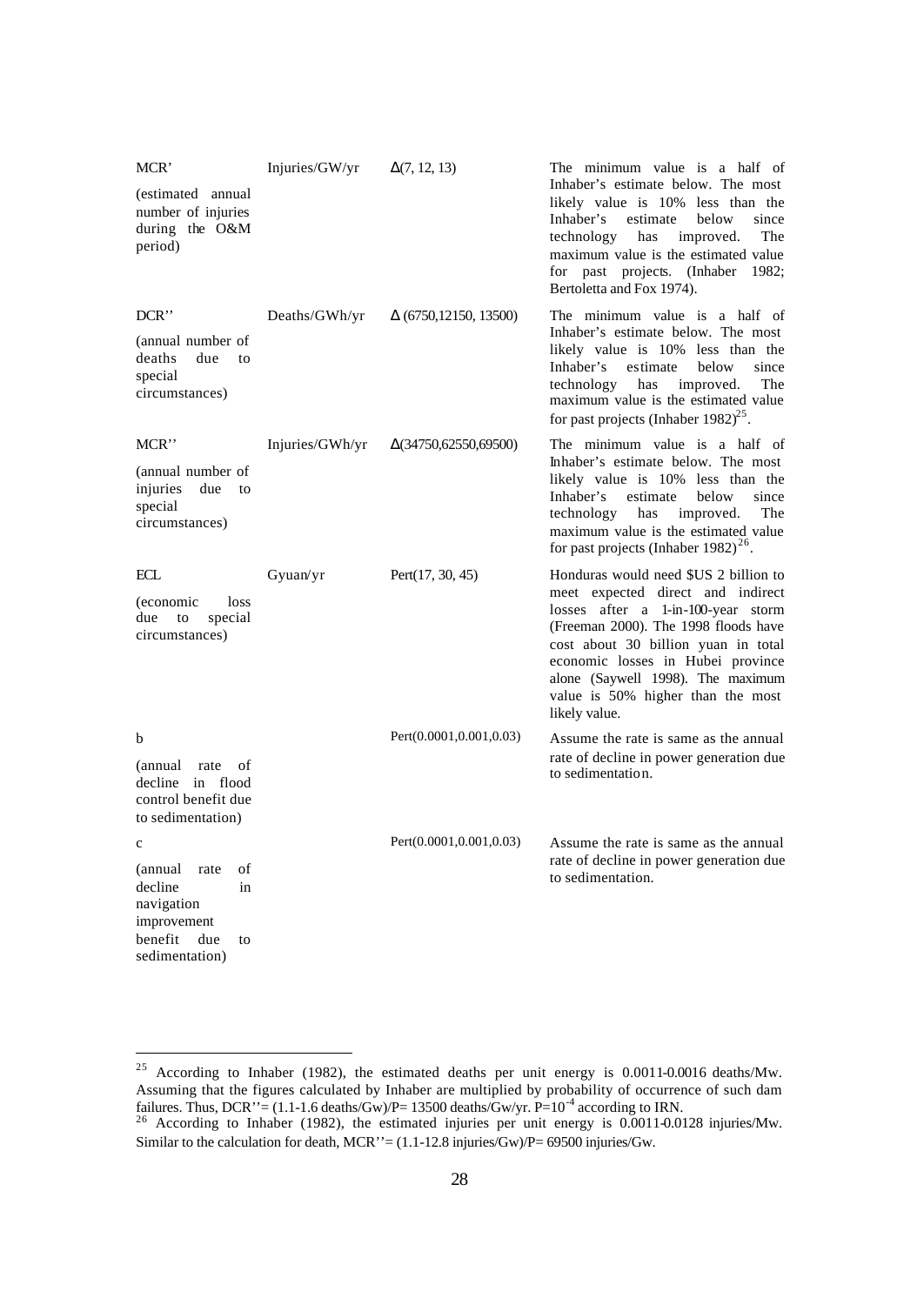| π<br>(proportion<br>οf<br>decommissioning<br>in<br>costs<br>the<br>construction cost) | Pert(0.025, 0.08, 0.25) | The minimum and the most likely<br>values value are one tenth and one<br>third of the maximum value below<br>respectively. Dam decommissioning<br>costs hugely vary from project to<br>project. The removal of the Marmot<br>and Little Sandy dams which generate<br>22 MW is estimated to be \$22 million.<br>Based on this figure, the TGP needs<br>18.2 GW*8.3 Yuan / (mean $TCC =$<br>$610$ ) = 0.25. |
|---------------------------------------------------------------------------------------|-------------------------|-----------------------------------------------------------------------------------------------------------------------------------------------------------------------------------------------------------------------------------------------------------------------------------------------------------------------------------------------------------------------------------------------------------|
| <b>TDC</b><br>(time)<br>of<br>decommissioning)                                        | Pert(50, 75, 100)       | The expected life of a dam is 50 years.<br>About 5000 large dams in the world<br>are now more than 50 years old<br>(McCully 1997; Wade 1999). Assume<br>50% more than the above minimum<br>value for the most likely value. The<br>maximum value is $T=100$ .                                                                                                                                             |
| P<br>(probability<br>of<br>of<br>occurrence<br>technical failures<br>per year)        | $10^{-4}$               | According to IRN, average risk of dam<br>breaking in given year is 1 in 10,000.<br>Bacher et al (1980) also assume the<br>rate to be $10^4$ .                                                                                                                                                                                                                                                             |
| P'<br>οf<br>(probability)<br>of<br>occurrence<br>terrorism per year)                  | $10^{-5}$               | Large cities, nuclear power plants, and<br>hydro<br>projects<br>are<br>routinely<br>considered prime military targets <sup>27</sup> .<br>historical<br>From<br>experience<br>the<br>probability of its<br>occurrence<br>is<br>assumed to be low. Hence, the<br>probability of terrorism is assumed to<br>be much lower than those for technical<br>failures. $P' = 10^{-5}$ shall be used.                |
| P<br>of<br>(probability)<br>of<br>occurrence<br>earthquake<br>per<br>year)            | $10^{-5}$               | that the probability<br>Assume<br>of<br>earthquake occurrence is the same as<br>that for terrorism                                                                                                                                                                                                                                                                                                        |

#### **III. Photographs taken by the author during the Three Gorges Dam site visit in March 2001**

<sup>&</sup>lt;sup>27</sup> For example, The British bombed Germany's Mohne and Eder dams during World War II, the US bombed North Korean dams during the Korean War and Vietnamese dams and dikes during the Vietnam War. (See Bing 1998 for more detail).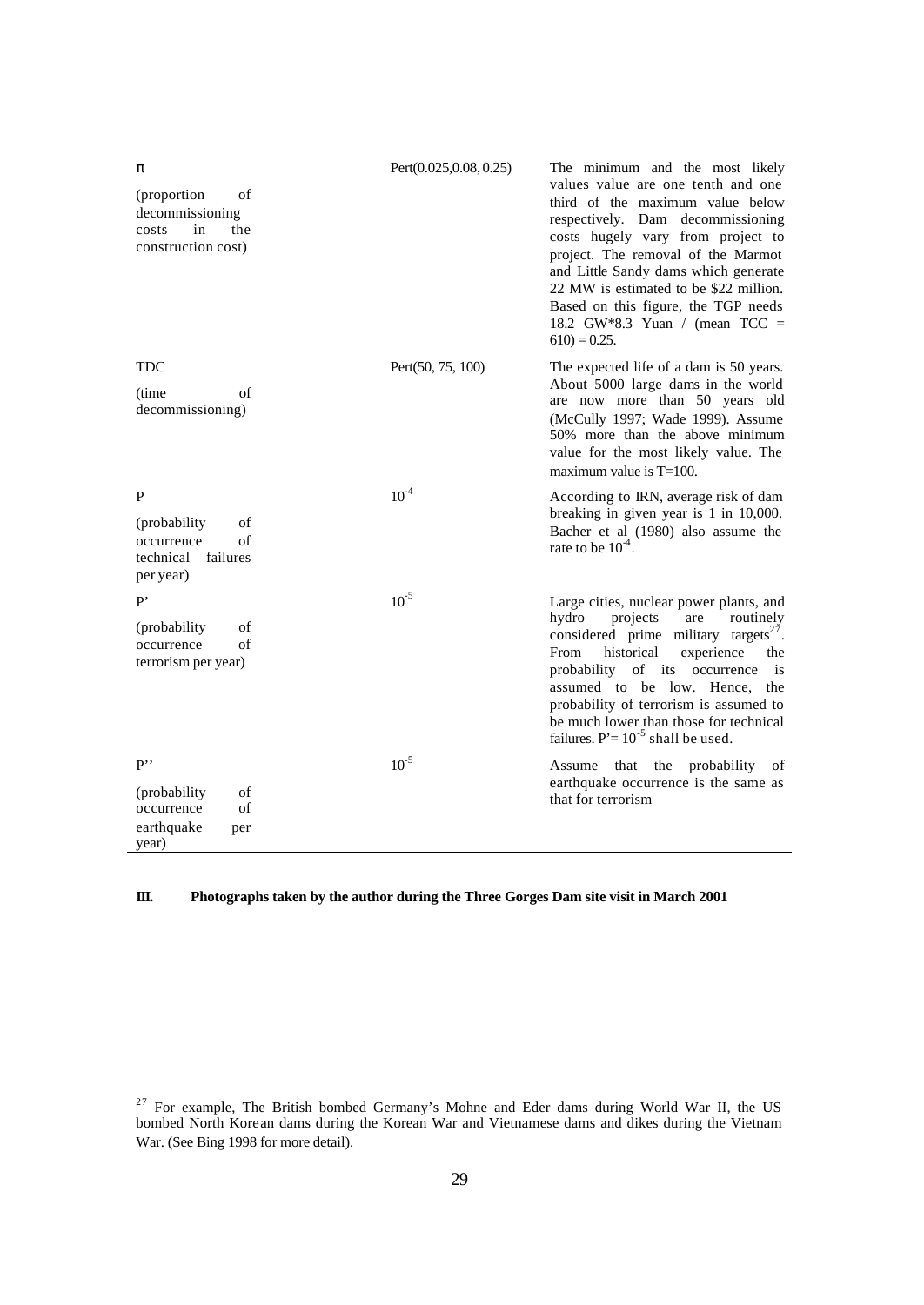**Town near the dam site on the Yangtze River to be submerged completely after the project completion**



**The sign shows the water level to be raised, initially up to 135m and then to 175m after the project completion. This fertile agricultural land will be completely under the water.** 

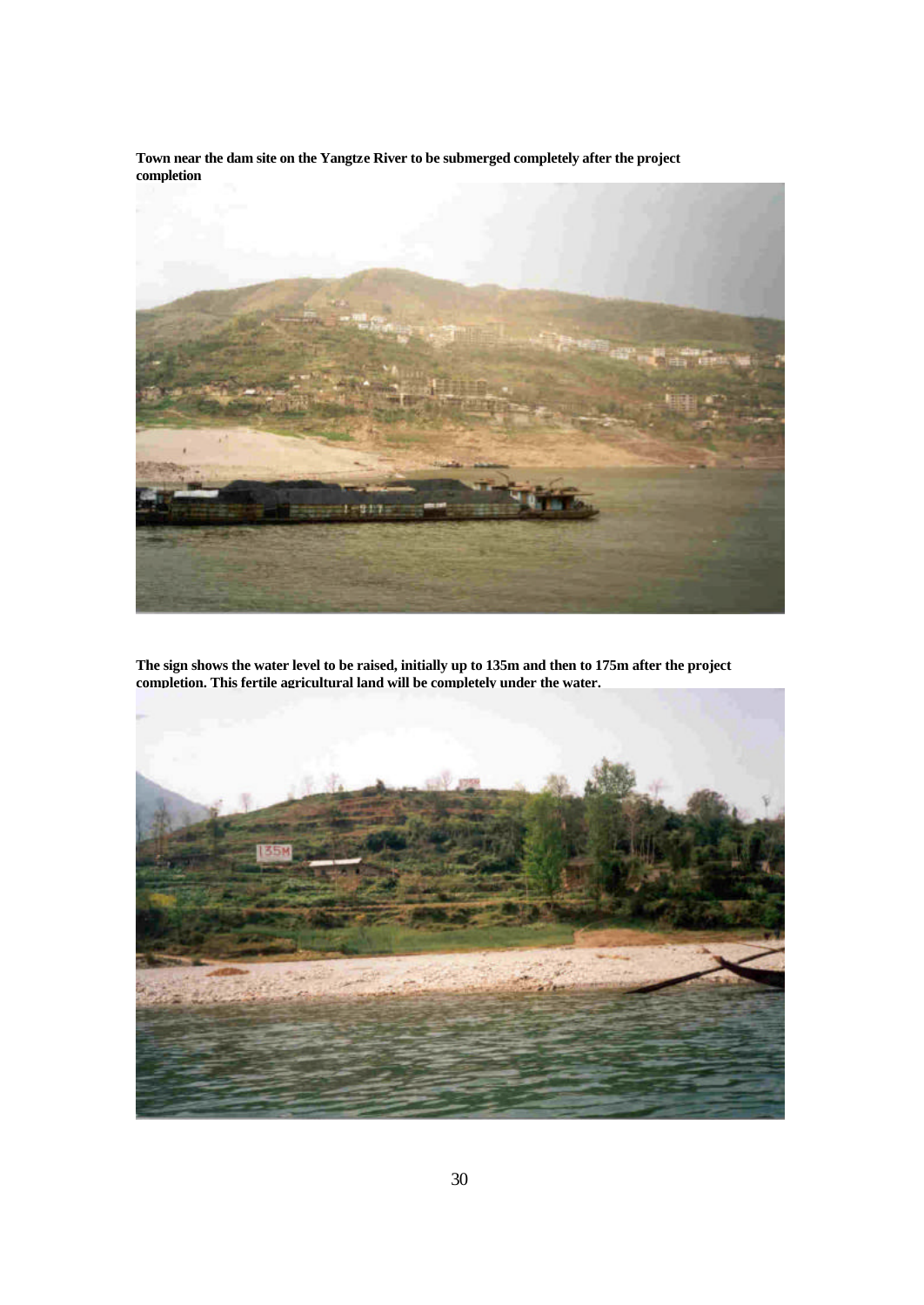

**The TGP construction site in March 2001: massive scale of the world's largest hydropower project.** 

#### **References**

ASCE (1997) *Journal of the Boston Society of Civil Engineering Section* **12** (1) Spring/Summer

- Bacher.GB, Pate.ME, and De Neuville.R (1980) 'Risk of Dam Failure in Benefit-Cost Analysis' *Water Resources Research* **16** (3) 449-456 June
- Bacon. RW and Besant-Jones. JE (1998) 'Estimating Construction Costs and Schedules: Experiences with Power generation Projects in Developing Countries' *Energy Policy* **26** (4) 317-333
- Battelle (1998) *China's Electric Power options: An analysis of economic and environmental costs*, Battelle Memorial Institute
- Bentkover. JD, Covello. VT and Mumpower. J (1986) 'Risk of dam failure in Benefit Cost Analysis' *Water Resources Research*
- Bertoletta. AD and Fox. RJ (1974) 'Accident rate sample favors Nuclear' *Electrical World* **15** 40-43

Bing. D (1998) 'Military Perspectives on the TGP' in Qing (1998)

- Buczek, M (1996) 'Fueling China's growth' *The China Business Review*, Washington Sept-Oct
- Carman. J, Garnegie. GD, and Wolnizer. PW (1999) 'Is archeological valuation an accounting matter?' *Antiquity* **73** 143-8
- Carver. M (1996) 'On archaeological value' *Antiquity* **70** 45-56CTGPC (1995) *Environmental Impact Statement for the Yangtze Three Gorges Pro ject* (A Brief Edition) Science Press
- Caufield. C (1997) 'Rough sailing at Three Gorges dam' *World Rivers Review* 12 (6) December

CEB (1987) *Master Plan for electricity supply in Sri Lanka*, 1<sup>st</sup> July

- CEB (1994) *Environmental Impact assessment for the UKHP*
- Childjonson. E and Sullivan. LR (1998) 'The Three Gorges dam and the fate of China's southern heritage' in Qing (1998)
- Chunhong. H (1995) 'Controlling reservoir sedimentation in China' *Hydropower & Dams,* March 50-52

Cleere. HF (1984) *Archaeological Heritage Management I the Modern World*

- CTGPC (1995) *Environmental Impact Statement for the Yangtze Three Gorges Project*
- CTGPC (2000) *Proceedings of China Yangtze Three Gorges Project* for 2000 ICOLD 68th Annual Meeting  $& 20<sup>th</sup> Congress$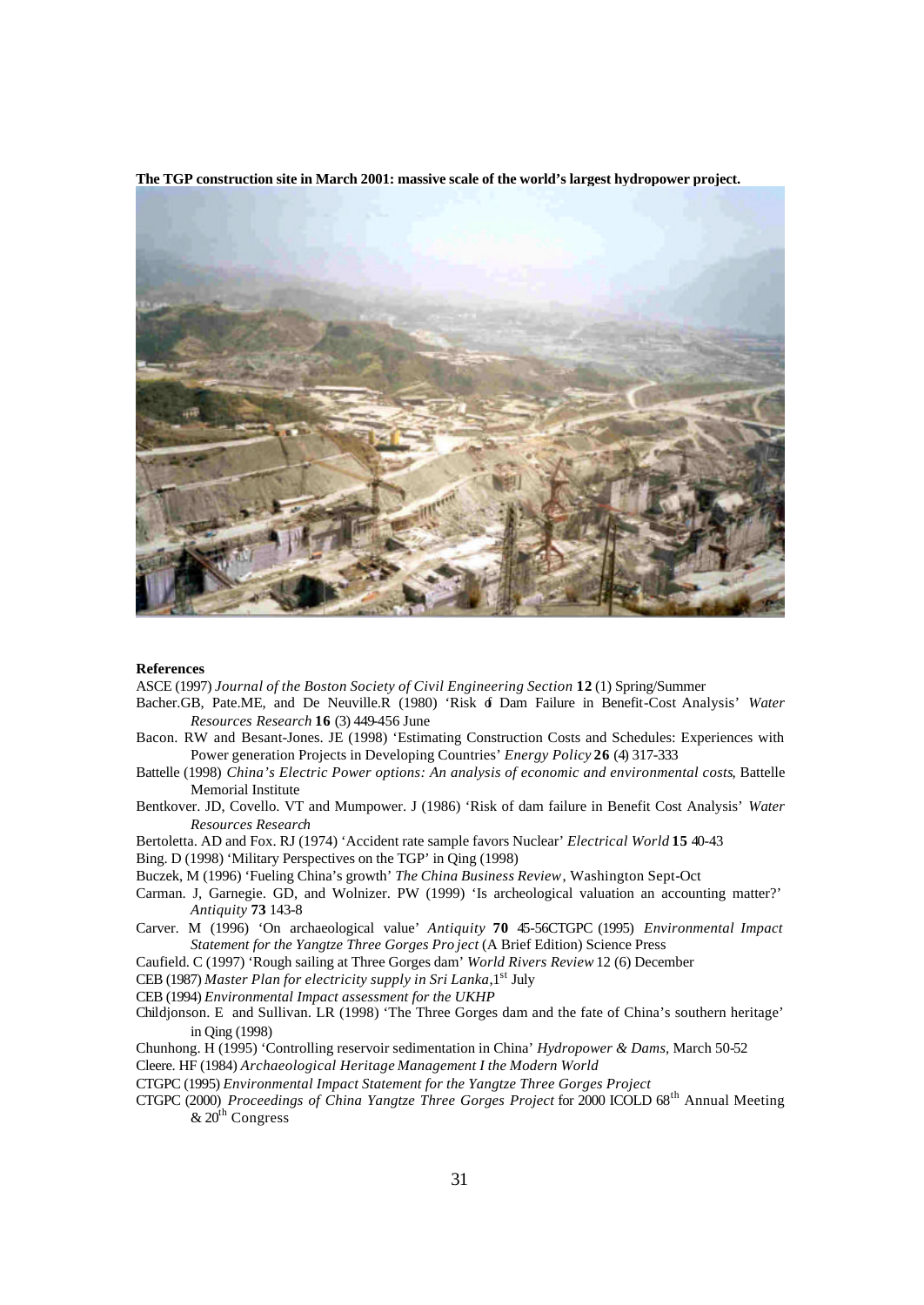- Dervil. T, Saunders, A, and Sartin, B (1987) 'A question of national importance: approaches to the evaluation of ancient monuments for the monuments protection programme in England' *Antiquity* **61** 393-408
- Dixson. DA (2000) 'A Growing Problem' *International Water Power and Dam Construction,* May 23-25
- EAAU (1997) *China embraces the market*
- Easton Express (1979) Pennsylvania October 28 p. F-13
- Edmonds. RL (1999) 'China's environmental problems' Chapter 9 in Gamer (1999)
- EIA (2001) *China Country Analysis Brief,* April
- FMF (1994) *Final First Round Study Design for EMF 14: Integrated Assessment of Climate Change Energy Modelling Forum (EMF),* Terman Engineering Center, Stanford University
- Freeman, PK (2000) 'Estimating chronic risk from natural disasters in developing countries: A case study on Honduras' *paper for* the *Annual Bank Conference on Development Economics-Europe Development Thinking at the Millennium June 26-28*, Paris
- Fu. S (1998) 'A profile of dams in China' in Qing (1998)
- Fung. S (1999) 'That dam project!' *Across the board,* New York May
- Furedi. F (1999) 'Power to the People', *KLW*
- Gamer. RE (1999) (ed.) *Understanding contemporary China* Lynn Rienner Publishers London
- Goldstein. S (1998) 'The Three Gorges Saga: The high price of modernisation' *Columbia East Asian Review*, Spring
- Hansson.L and J.Marckham (1992) 'Internalising External Effects in Transportation' *IRU*, Paris
- Hui. H (1998) 'Water pollution in the Three Gorges Reservoirs' Chapter 11 in Qing (1998)
- Inhaber. H (1982) *Energy Risk Assessment* Gordon & Breach Science Publishers
- Le Net.M (1992) 'Le prix de la vie humaine', *Report for the General Commission for the Plan*, Paris
- Leone. MP and Potter. Jr. PB (1992) 'Forum: Legitimation and the classification of archaeological sites' *American Antiquity* **57** (1) 137-145
- Leopold. L (1998) 'Sediment problems at the TGD' in Qing (1998)
- Li, B and Dorian JP (1995) 'Change in China's power sector' *Energy Policy* **23** (7) 619-626
- Li, Y (1994) 'On the overall strategy of the Three Gorges Project fund raising' *Construction of China's Three Gorges,* London Routledge 38-51
- Lipe,WD (1984) 'Value and meaning in cultural resources' in Cleere. HF (1984) (ed.) Approaches to the Archaeological Heritages, Cambridge University Press 1-11
- Luk. SH and Whitney. J (1993) (ed.) *Megaproject: A case study of China's Three Gorges Project,* M.E Sharpe
- McCulley, P (1997) 'Taking Down Bad Dams' *World Rivers Review* **12** (4) August
- MFO (1990) *Energy in China* The Ministry of Energy Press Beijing
- Morimoto. R and Hope. C (2001), 'A cost benefit analysis of hydro projects in Sri Lanka', *Judge Institute Working Paper Series 15*, University of Cambridge
- Morison. WG (1977) 'Director, Design, and Development' *Ontario Hydro Toronto personal communication*
- Morrish. M (1997) 'The living geography of China' Geography **83** (354) Junuary
- Potier. M (1969) *Energie et Securite* Mouton & Cie Paris
- Qing D (1998) 'The danger to historical relics and cultural antiquities in and around the Three Gorges area' in Qing (1998a) (ed) *The River Dragon Has Come!* , IRN
- Quinet.E (1994) 'Internalising the social costs of transport' Chapter 2: the social costs of transport: Evaluation and links with internalization polices' *ECMT seminar* 1993
- Ren. Q (1998) 'Discussing population resettlement with Li Pong' in Qing (1998)
- Rulan *et al* (1997) 'The Three Gorges project: key to the Development of the Yangtze River' in *Civil Engineering Practice: Journal of the Boston Society of Civil Engineers Section/ASCE* (1997), Spring/Summer **12** (1)
- Ryder. G and Barber. M (1993) (2nd ed.) (ed.) *Damming the Three Gorges: 1920-1993,* Probe International
- Sanghvi. AP (1991) 'Power shortages in developing countries: impacts and policy implications' *Energy Policy,* June
- Saywell. T (1998) 'A river run wild' *Far Eastern Economic Review,* April
- Schaafsma. CF (1989) 'Significant unit proven otherwise: problems versus representative samples' in Cleere (1984)
- Shanmugam. KR (2000) 'Valuations of Life and Injury Risks: Empirical Evidence from India' *Environmental and Resource Economics*